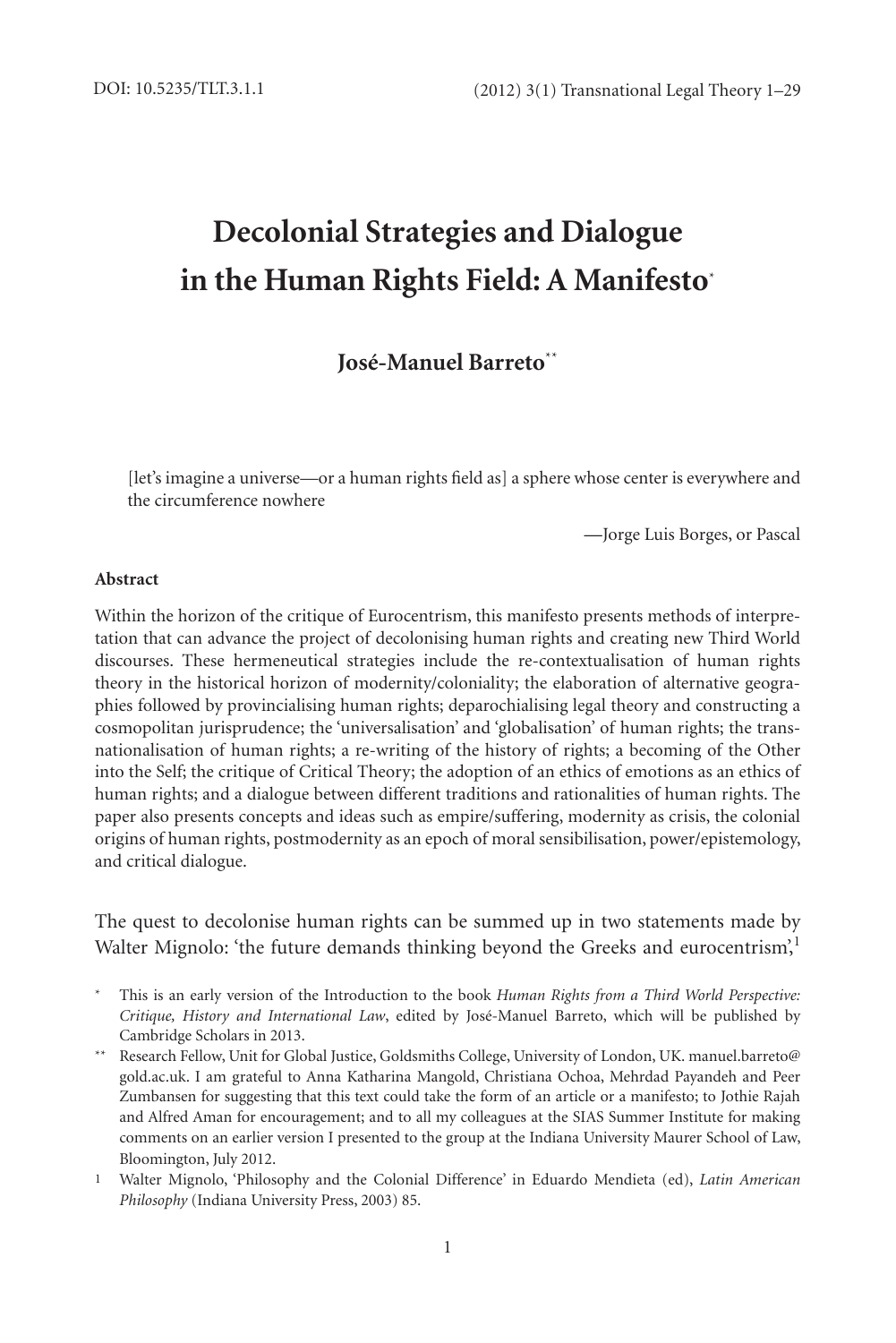and 'a radical reconceptualization of the human rights paradigm'.<sup>2</sup> Such a project is part of the wider task of decolonising knowledge. The decolonisation of the humanities, the social sciences and culture in general is both an intellectual and a political enterprise that emerges from the standpoint of the Third World, and aims at opposing colonialism and abuse of power. From the perspective of Decolonial Theory, the cultural colonisation of world civilisations, rationalities and intellectual disciplines ended in the crucial assumption according to which the origin of legitimate thinking is confined to a certain geopolitical location, Europe, excluding the existence of other sites of knowledge generation.<sup>3</sup> The way human rights are commonly understood is a consequence of this dynamic. Egotism has blinded Europe. Being born out of European events and schools of thinking, the standard theory of human rights ignores or rejects the possibility of non-Eurocentric or Third World approaches.

The development of the critique of Eurocentrism has antecedents in the hundreds of years long resistance to modern imperialism. From the late twentieth century onwards it has been renovated and strengthened by a number of schools of thinking, among them Postcolonial Theory and Orientalism, Subaltern Studies, Critical Race Theory, Black Radical Theory, Black Atlantic Studies and Third World Feminism. Within this epochal stream of thinking, some insights developed by the Third World Approach to International Law (TWAIL)<sup>4</sup> are especially relevant for the construction of a Third World interpretation of human rights. In a fruitful dialogue with a marginal strand of the Western tradition of international law that runs throughout the writings of James Brown-Scott,<sup>5</sup> Carl Schmitt<sup>6</sup> and David Kennedy,<sup>7</sup> Antony Anghie has shown how the modern tradition of international law was not developed exclusively from the writings of Grotius, Pufendorf and Vattel, and from dealing with the problem of regulating relations between European sovereign powers. The modern law of nations also has its origins in

- 2 Walter Mignolo, 'The Many Faces of Cosmo-polis: Border Thinking and Critical Cosmopolitanism' (2000) 12 *Public Culture* 739.
- 3 Walter Mignolo, 'The Geopolitics of Knowledge and the Colonial Difference' (2002) 101 *South Atlantic Quarterly* 59, 63–74.
- 4 Balakrishnan Rajagopal has examined the capacity of human rights to work as a counter-hegemonic force in world politics. See B Rajagopal, 'Counter-Hegemonic International Law: Rethinking Human Rights and Development as a Third World Strategy' (2006) 27 *Third World Quarterly* 767. In the same horizon of questioning see Upendra Baxi, 'What May the "Third World" Expect from International Law?' (2006) 27 *Third World Quarterly* 713; Obiora Chinedu, 'Poverty, Agency and Resistance in the Future of International Law: An African Perspective' (2006) 27 *Third World Quarterly* 799; Ikechi Mgbeoji, 'The Civilised Self and the Barbaric Other: Imperial Delusions of Order and the Challenges of Human Security' (2006) 27 *Third World Quarterly* 855; and Vasuki Nesiah, 'Resistance in the Age of Empire: Occupied Discourse Pending Investigation' (2006) 27 *Third World Quarterly* 903.
- 5 James Brown-Scott, *The Spanish Origin of International Law: Francisco de Vitoria and His Law of Nations* (Clarendon Press, 1934).
- 6 Carl Schmitt, *The Nomos of the Earth in the International Law of Jus Publicum Europaeum* (Telos, 2006).
- 7 David Kennedy, 'Primitive Legal Scholarship' (1986) 27 *Harvard International Law Journal* 1.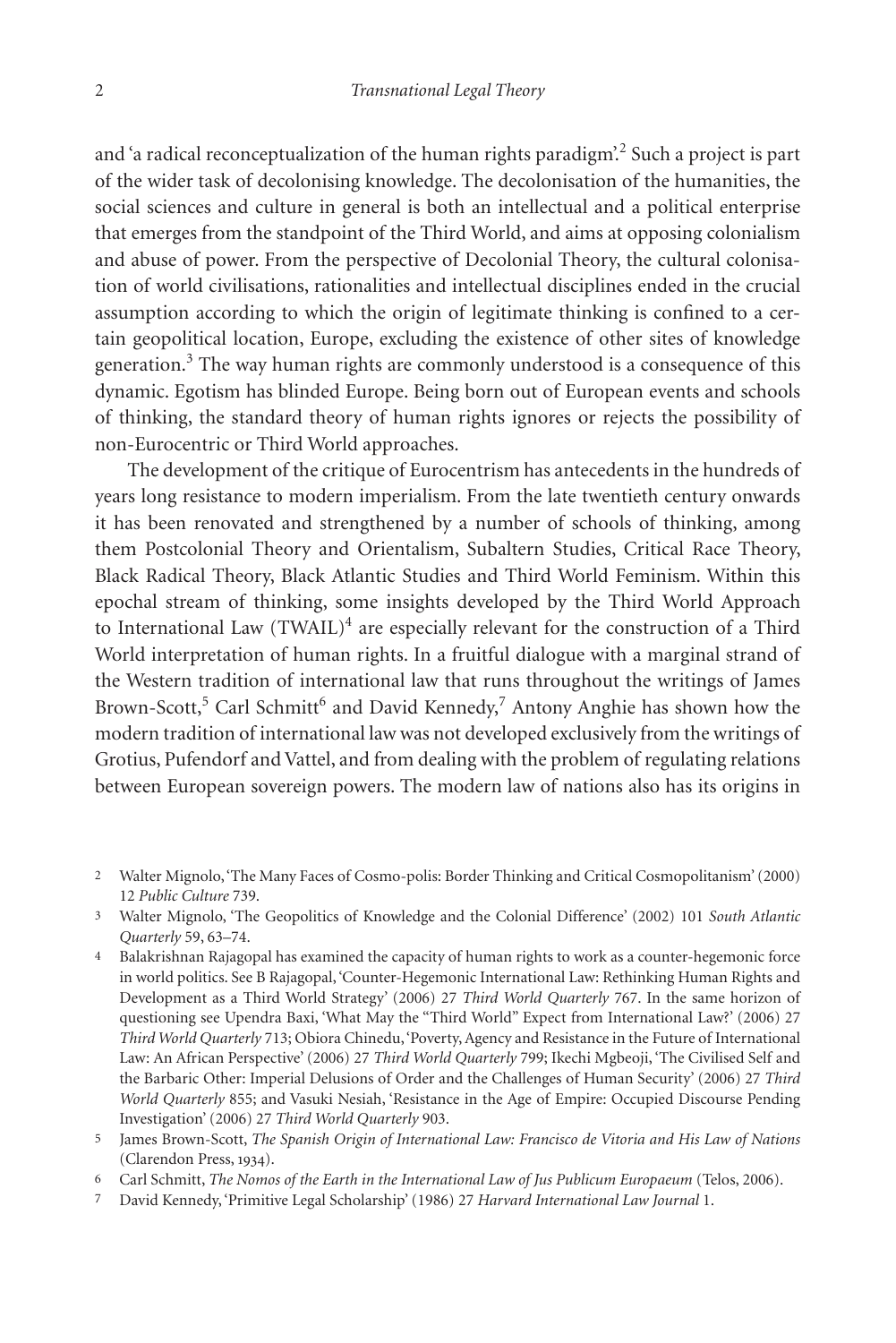the expansion of Europe and the colonisation of the world, a theoretical and historical scenario that gave birth to the works of Francisco de Vitoria.<sup>8</sup>

Seeking to combine critical consciousness and moral sensibility, this manifesto presents hermeneutical strategies that have already advanced, and can continue to support, the project of decolonising human rights. In emphasising new analyses and perspectives that enable us to decipher the deceptions and biases at work in Eurocentric understandings of the subject, this text provides a tool-box for creating new decolonial or Third World discourses on human rights.

## CRITIQUE OF EUROCENTRISM AND THE THIRD WORLD PERSPECTIVE ON HUMAN RIGHTS

The labour of constructing a Third World interpretation of human rights entails a departure from Eurocentric theories—the corpus of today's dominant conceptualisations of rights inspired by different schools of thought Pointing to the Eurocentric character of a certain body of knowledge is simultaneously an epistemological and a geopolitical issue, as it comprises the unveiling of a genealogical link between knowledge and history. Inasmuch as such a connection is made, it is evident that the hegemonic theory of human rights is the offspring of a particular perspective grounded in a historical and geographical context. As such, modern and postmodern theories of human rights which inform today's scholarly debate and orientate activism are to be seen as a few among the various contingent possibilities for understanding rights.<sup>9</sup> These theories conflate a wealth of perspectives on rights, as well as the limitations proper to the space and time coordinates of the European epistemic standpoint and the European philosophical understanding of history. In consequence, they are biased conceptions and partial accounts of the history of human rights.<sup>10</sup>

However, the Eurocentric theory of human rights presents itself as objective and universal and, while it assumes exclusive authority and legitimacy, it condemns a Third

8 Antony Anghie, 'Colonial Origins of International Law' in Eve Darian-Smith and Peter Fitzpatrick (eds), *Laws of the Postcolonial* (University of Michigan Press, 1999) 89–90. This debate has been enriched by contributions from scholars such as Fitzpatrick and Koskenniemi, who work from the perspective of European Critical Legal Studies. Peter Fitzpatrick, 'Latin Roots: Imperialism and the Making of International Law' in *Law as Resistance: Modernism, Imperialism, Legalism* (Ashgate, 2008); Martti Koskenniemi, 'Colonization of the "Indies": The Origin of International Law?' in Yoland Gamarra (ed), La idea de América en el Pensamiento Ius Internacionalista del Siglo XXI (Institución Fernando el Católico, 2010), and 'Empire and International Law: The Real Spanish Contribution' (2011) 61 *University of Toronto Law Journal* 1. Koskenniemi includes within this tradition the work of Ernest Nys, in particular his *Les Origins du droit international* (Nabu, 2012).

- 9 Peter Beardsell, *Europe and Latin America: Returning the Gaze* (Manchester University Press, 2000) 35–37.
- 10 The question of Eurocentrism has also been seen as a relevant issue for international law from a European perspective. See Martti Koskenniemi, 'Histories of International Law: Dealing with Eurocentrism' (2011) 19 *Rechtsgeschichte-Zeitschrift des Max-Planck-Instituts für europäische Rechtsgeschichte* 152.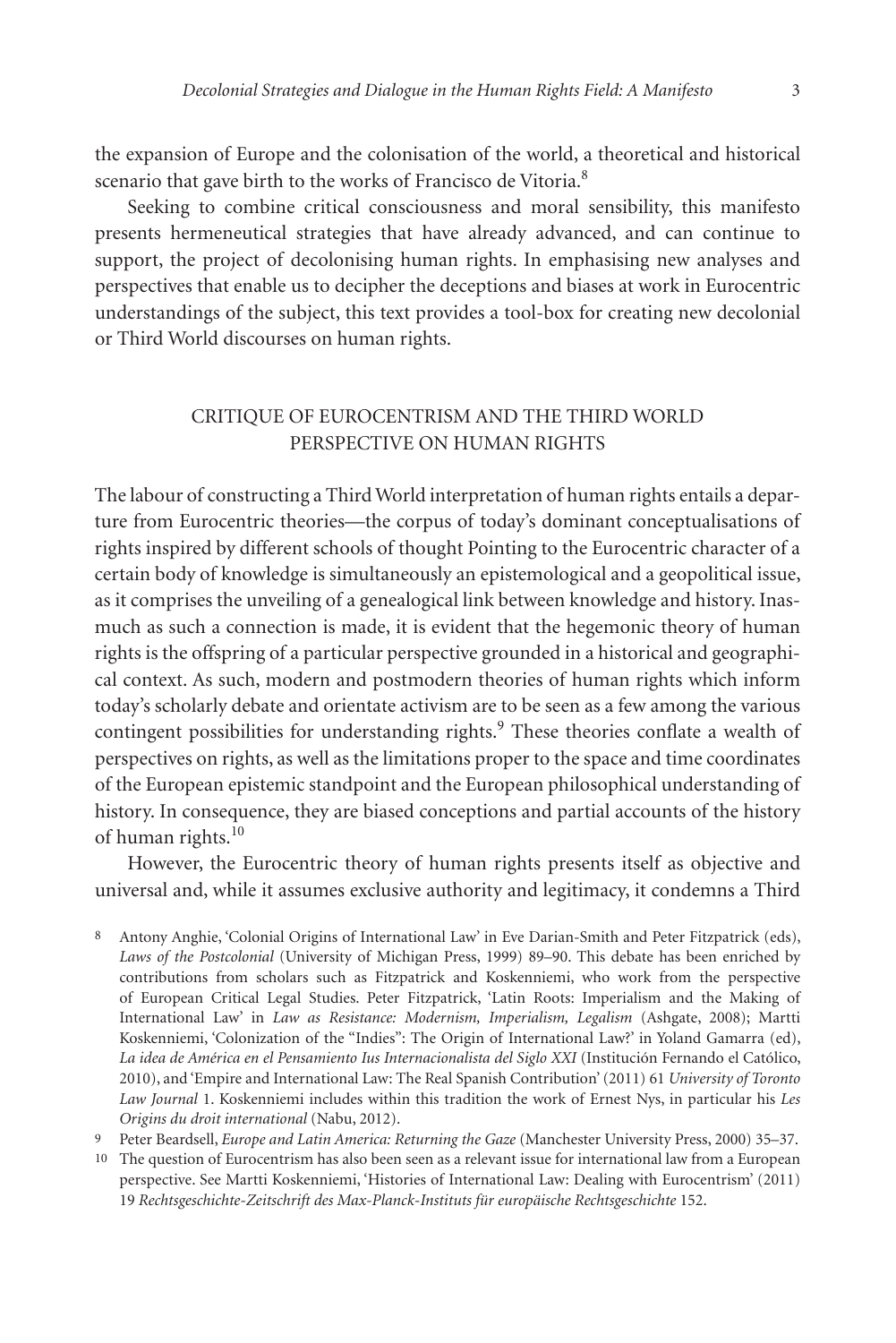World approach to impossibility or silence.<sup>11</sup> Hiding crucial aspects of their genealogy, Eurocentric theories of rights afford little or no significance to the history of the relations between the Third World and modern empires. This predisposition is accompanied by a tendency to give notorious and unfair weight to events occurring in Europe. This is the case in Hegel's philosophical notion of 'universal history', from which Asia, Africa and the Americas are excluded.12 By framing human rights in conceptions of history based exclusively on European milestones, the theory of rights remains within a Eurocentric horizon of understanding. Having been born out of the experience of bourgeois revolutions, European theories of human rights deal mainly with relations between state and society, or between governments and individuals, putting aside the problematic of interactions between empires and colonies.

The critique of Eurocentrism and the questioning of its hegemony does not just thematise the 'what'—human rights as the object of reflection; it is also concerned with the 'from where'—the geopolitical context in which they are elaborated—and develops a self-understanding of the historical framework in which it is enunciated—twentieth century, Post-Holocaust or Post-Conquest history. This hermeneutical and geopolitical reflection creates the possibility of adopting a different viewpoint and, as a consequence, of being able to think of human rights from the 'standpoint' of those in the South. Such an approach arises from another geographical space and a different historical horizon of understanding—from the 'exteriority' of Europe, an outside that is inextricable from the inside and thus constitutes it. $^{13}$ 

This distinct historical and geopolitical background can modify the terms, concepts and agenda of the theory and practice of human rights. The interpreter is also conscious of the fact that her perspective—that of the Third World—stands at variance with another perspective—that of Europe. The critique occurs in this shifting of viewpoints, which at the same time creates the conditions for attempting a novel and independent approach to the tradition of natural and human rights, as well as for making possible a dialogue between these two points of view.

A Third World approach to human rights encompasses a different interpretation of the philosophy of history in which the human rights theory is based on, and gives birth to, a new paradigm in which the events of the Conquest of America and the colonisation of the world are also recognised as key signposts of modern history. Developing a new version of the history of rights in the context of world history, it brings into consciousness five hundred years of utopian mobilisation of natural rights, the Rights of Man and human rights to resist imperialism.

<sup>11</sup> Arturo Escobar, 'Imperial Globality and Anti-Globalisation Movements' (2004) 25 *Third World Quarterly* 210.

<sup>12</sup> GWF Hegel, *The Philosophy of History* (Dover, 1956) 8–102.

<sup>13</sup> Enrique Dussel, 'Democracy in the "Center" and Global Democratic Critique' in Onuki Enwezor *et al*  (eds), *Democracy Unrealized. Documenta 11 Platform 1* (Hatje Cantz, 2002) 274.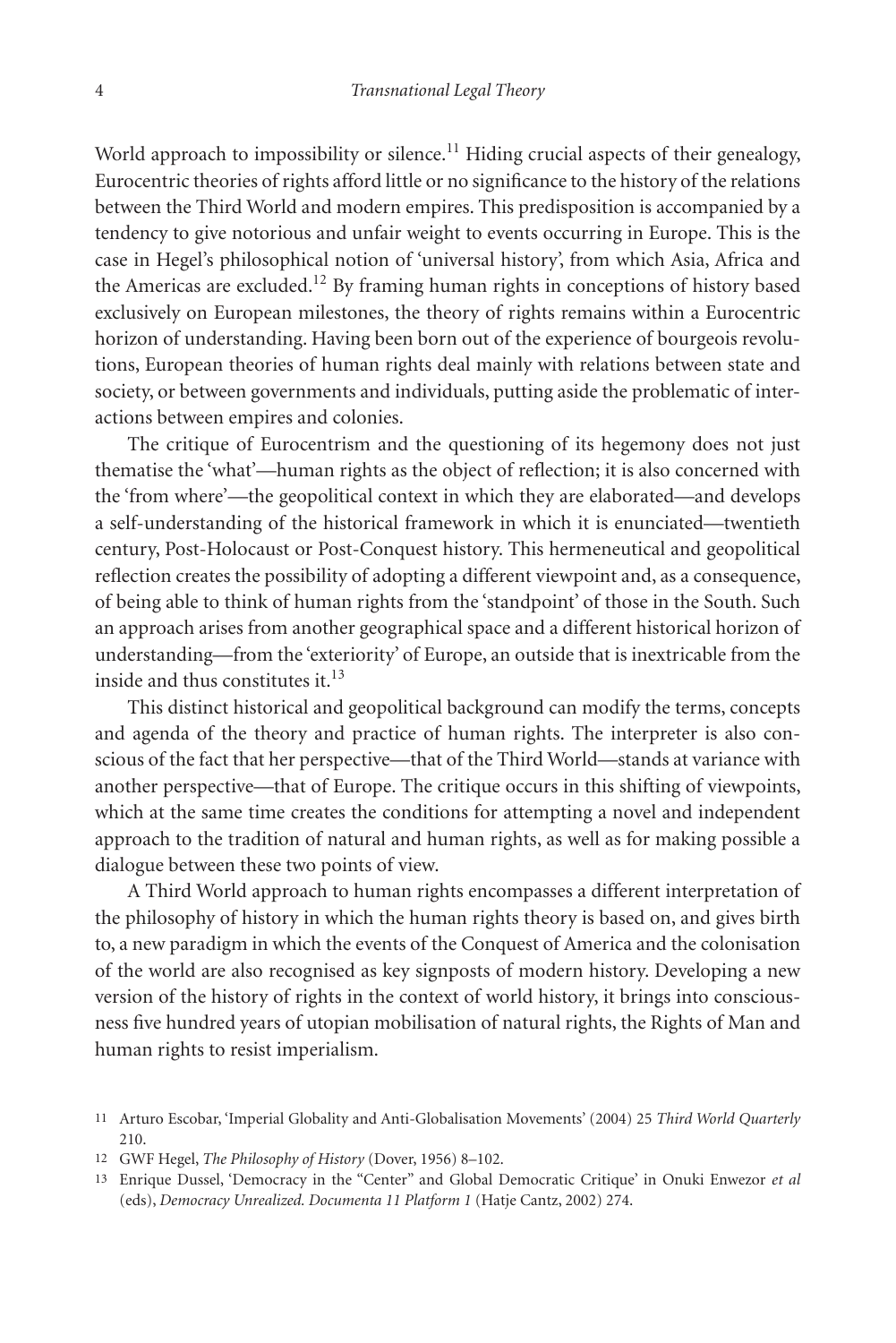# RE-CONTEXTUALISATION AND CONTEXTUALISATION OF HUMAN RIGHTS

Conventional human rights theory is customarily situated either in the background of European history or in no context at all. As to the first interpretative practice, various single events or series of events can be brought to mind when we think of the historical horizon in which the standard theory of human rights is usually located. Among the more popular and influential are the Enlightenment, the Hegelian 'world history', the Holocaust,14 and the sequence constituted by the Renaissance, the Reformation, the English Parliament and the French Revolution, as in Habermas's account of the crucial moments in the formation of modern subjectivity in which history has its beginnings and meaning in Europe and it is realised there, while the events occurring outside are minor episodes or simply are not part of history.<sup>15</sup> This intra-European milieu allows and calls for a re-contextulisation<sup>16</sup> of human rights in another historical and geographical landscape that extends beyond the borders of Europe—the landscape of the globe or the modern world as a whole. This task can be undertaken by thematising a wider and more comprehensive geopolitical setting, one in which the Conquest of America and the colonisation of the world, as well as the movements of resistance against modern imperialism, are at the core of the genealogy of rights.

The standard theory of human rights is sometimes situated in no context at all it is kept entirely separate from the historical and geographical milieu in which it was constructed, and it is presented as 'the' theory of rights as such, or as the 'universal' conception of rights. Having roots in Medieval theology and still significant today as a component in the European mindset and European theory, the metaphor of universal concepts was developed by the transcendental philosophy of consciousness in its different versions—among others those of Descartes, Kant, Hegel and Husserl. Subjectivism constructed the figure of universal notions such as 'pure a priori concepts' and 'absolute knowledge' by locating knowledge in an abstract world in which material conditions do not apply, and by getting rid of the human faculties that can take account of it—the senses, the body, intuitions and emotions. Idealist epistemology showed how to get rid of the ways in which the subject spontaneously approaches 'material things'—Kant's 'ordi-

- 14 This is the case with Rorty, who states that we live in a Post-Holocaust human rights culture. Richard Rorty, 'Human Rights, Rationality and Sentimentality' in Stephen Shute *et al* (eds), *On Human Rights: The Oxford Amnesty Lectures 1993* (Basic Books, 1994) 115. In a similar sense, Costas Douzinas states that 'ours is the epoch of massacre, genocide, ethnic cleansing, the age of the Holocaust'. C Douzinas, *Human Rights and Empire: The Political Philosophy of Cosmopolitanism* (Routledge-Cavendish, 2007) 71. For a critique of the Post-Holocaust interpretation of human rights see José-Manuel Barreto, 'Human Rights and the Buried Crimes of Modernity' in Prabhakar Singh and Vik Kanwar (eds), *Critical International Law: Post-Realism, Post-Colonialism, and Transnationalism* (Oxford University Press, forthcoming 2013).
- 15 Jürgen Habermas, *The Philosophical Discourse of Modernity* (MIT Press, 1990) 17.
- 16 Richard Rorty, 'Inquiry as Recontextualisation: An Anti-Dualist Account of Interpretation' in *Objectivity, Relativism and Truth: Philosophical Papers I* (Cambridge University Press, 1991) 99, 110.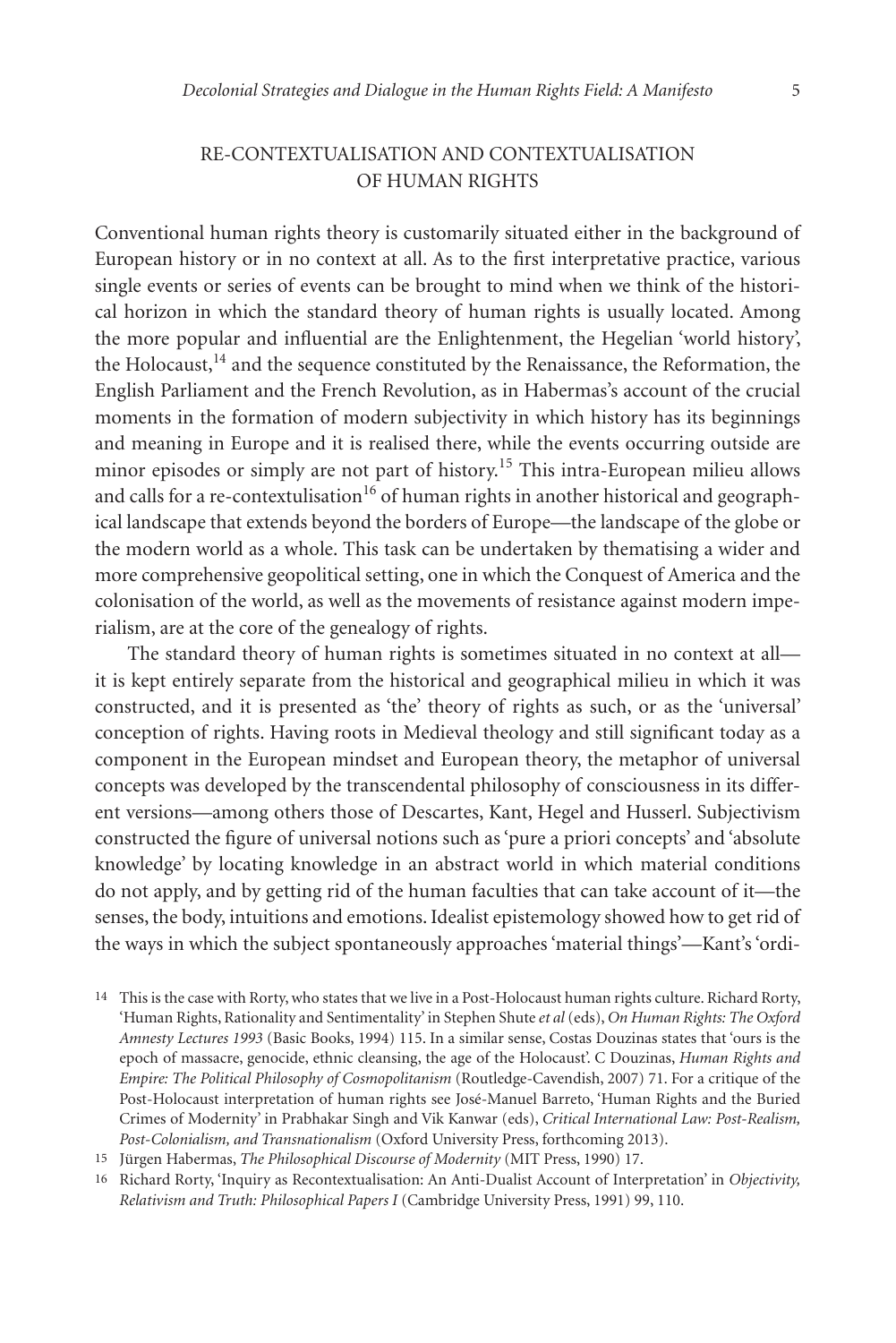nary rational knowledge' and 'popular moral philosophy'; Hegel's 'sensory certainty' and 'common sense'; Husserl's 'natural attitude'—and sought to reach a point of view from which everything could be seen as it is—the modern version of the scholastic God's eye.

Enabling aspirations to universal validity, metaphysical theories of knowledge hide their locus of enunciation by avoiding or proscribing any reference to the background epistemic, historical, geographical, political—from which they emerged. European thinking in this stream justifies its claims to objectivity and universal truth by denying that it was born in Europe. Santiago Castro-Gomez describes the grounds and consequences of this variety of epistemology with the metaphor of the 'the hubris of the point  $zero'$ <sup>17</sup>

It is precisely in this claim to universality with negation of context that the power of subjectivism resides. The universal validity of a concept transforms it into the only valid one, and precludes the likelihood of other notions having equal or some objectivity. As when engaged with Foucalt's Power/Knowledge, we are here faced with a reflection on what can be called 'Power/Epistemology'. It is not only knowledge that creates power, or that power resides in knowledge, as in Foucault. As knowledge that 'precedes' or justifies knowledge, epistemology always remains in close contact or fused with power. Already in the portrayal of the conditions in which knowledge is possible, epistemology enables domination. In the case of modern subjectivism, it has operated as a metaphysics of colonisation when taken across the seas by modern imperialism. The metaphysical epistemology of the West has had world-political consequences: it has advanced and sustained imperialism by selecting the holders of truth, dictating the colonisation of culture and propelling the West to world hegemony.

Resisting colonisation in the field of human rights can proceed by dismantling the notion that knowledge and material conditions are discrete. Contextualising theories of human rights means showing the genealogical connection that ties the Eurocentric theory of rights to the historical setting in which it was elaborated. Unveiling the linkage to the site of emergence of knowledge weakens or destroys the legitimacy of claims to universality. The dominant theory is no longer 'the' theory of human rights; it is just a theory born in the background of the history of Europe and, as a consequence, has no claim to be universally valid. The re-contextualisation and contextualisation of the hegemonic theory of human rights in the material conditions of modern/colonial geography and history paves the way for re-drawing and re-writing the geography and history of human rights.

<sup>17</sup> Santiago Castro-Gómez, *La Hybris del Punto Cero. Ciencia, Raza e Ilustración en la Nueva Granada, 1750– 1816* (Editorial Universidad Javeriana, 2005).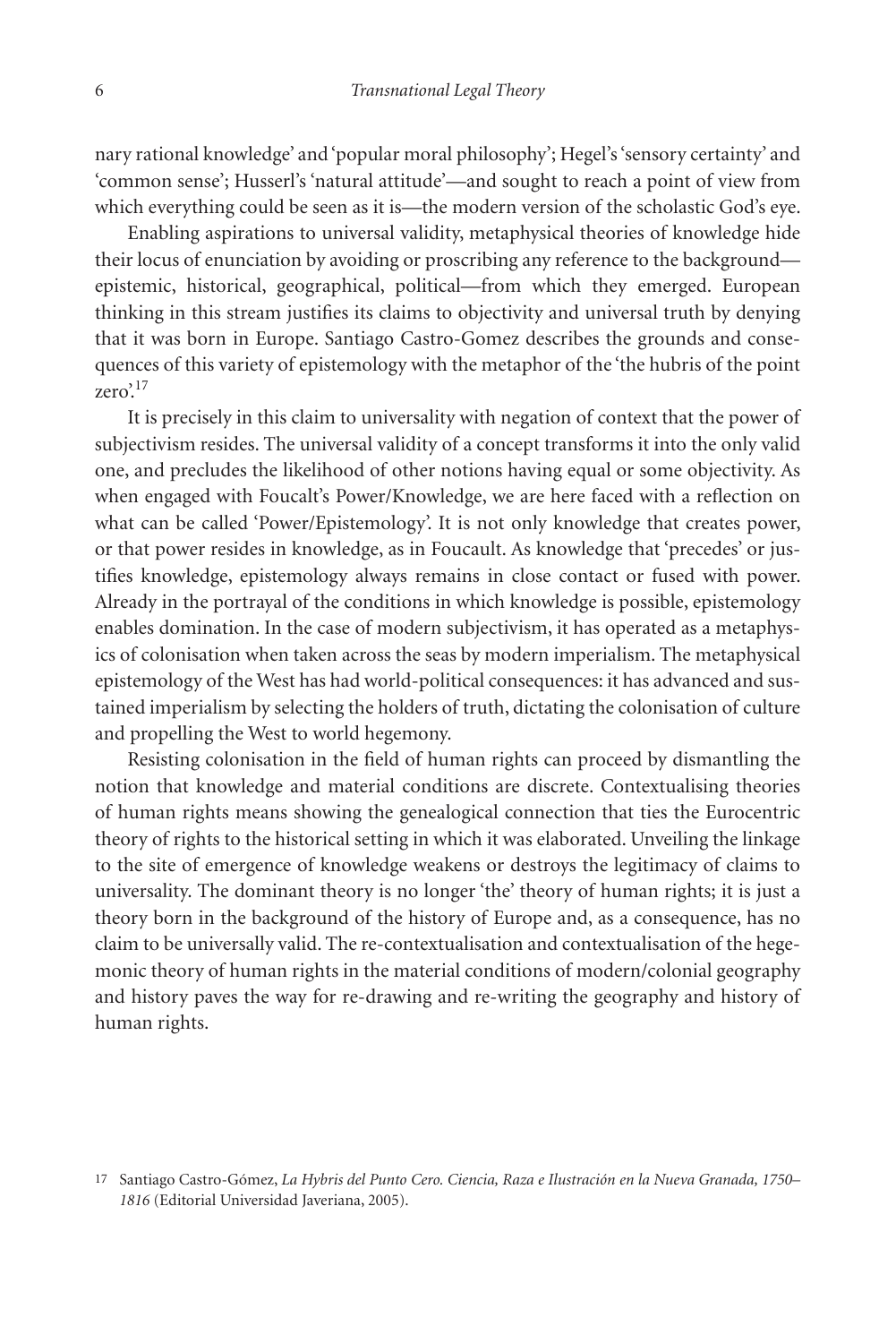## ALTERNATIVE GEOGRAPHIES AND PROVINCIALISING HUMAN RIGHTS

The introduction of 'alternate geographies' into the human rights field can lead to a substantial transformation of human rights theory. A different mapping of the sources of notions of human rights makes it clear that human rights discourse has also been developed in locations outside the borders of Europe—among colonised peoples, or in the Third World. The imperial centres of power and knowledge—England, France and Germany—have a place on this new map. However, what is a veritable new world atlas also depicts regions that had been kept off limits—neglected, ignored or condescendingly excluded from canonical cartographies. We are presented here with a new topography that enlarges the landscape of rights, one with far reaching consequences for the theory of human rights.

This utopian and anti-colonial geography maps new loci of enunciation. Woessner describes this political and argumentative strategy as one that attempts to 'map out a different conception of human rights altogether, one that looks not just at the clean centers of cosmopolitan power, but at the messier margins of provincial suffering' too.<sup>18</sup> Nevertheless, whereas it establishes ignored regions as valid sources of human rights concepts, it refuses to turn marginal areas into centres, so that no centre can be found in this new paradigm. This is a truly Borgesian sphere whose 'center is everywhere and the circumference nowhere'. This awareness is not confined to the past and the present; it also pinpoints 'no-places'—a cartography of utopias indeed<sup>19</sup>—or draws a map of the 'futures of human rights', to use Baxi's terms. $^{20}$ 

Unveiling the extended world of modern human rights does not end here. Areas ripe for a new comprehension of human rights can be found even inside the West—although at the margins of the established tradition. This is the case with Heidegger's critique of Western rationalism and his inheritors. Woessner counts among them Jan Patočka and Václav Havel—leaders of the movement for democracy that put an end to communist totalitarianism in Eastern Europe. Charles Malik and Dipesh Chakrabarty also make use of Heidegger's concepts, but they do it from the standpoint of the Third World or the subaltern. Heidegger, the Nazi sympathiser, is at odds with human rights projects, but his philosophical critique of modernity and modern thinking has nurtured struggles for rights in all parts of the world. $^{21}$ 

19 *Ibid*, 94.

<sup>18</sup> Martin Woessner, 'Provincializing Human Rights? The Heideggerian Legacy from Charles Malik to Dipesh Chakrabarty' in José-Manuel Barreto (ed), *Human Rights from a Third World Perspective: Critique, History and International Law* (Cambridge Scholars Publishing, forthcoming 2013) 68.

<sup>20</sup> Upendra Baxi, *The Future of Human Rights* (Oxford University Press, 2002).

<sup>21</sup> Woessner (n 18) 68–70.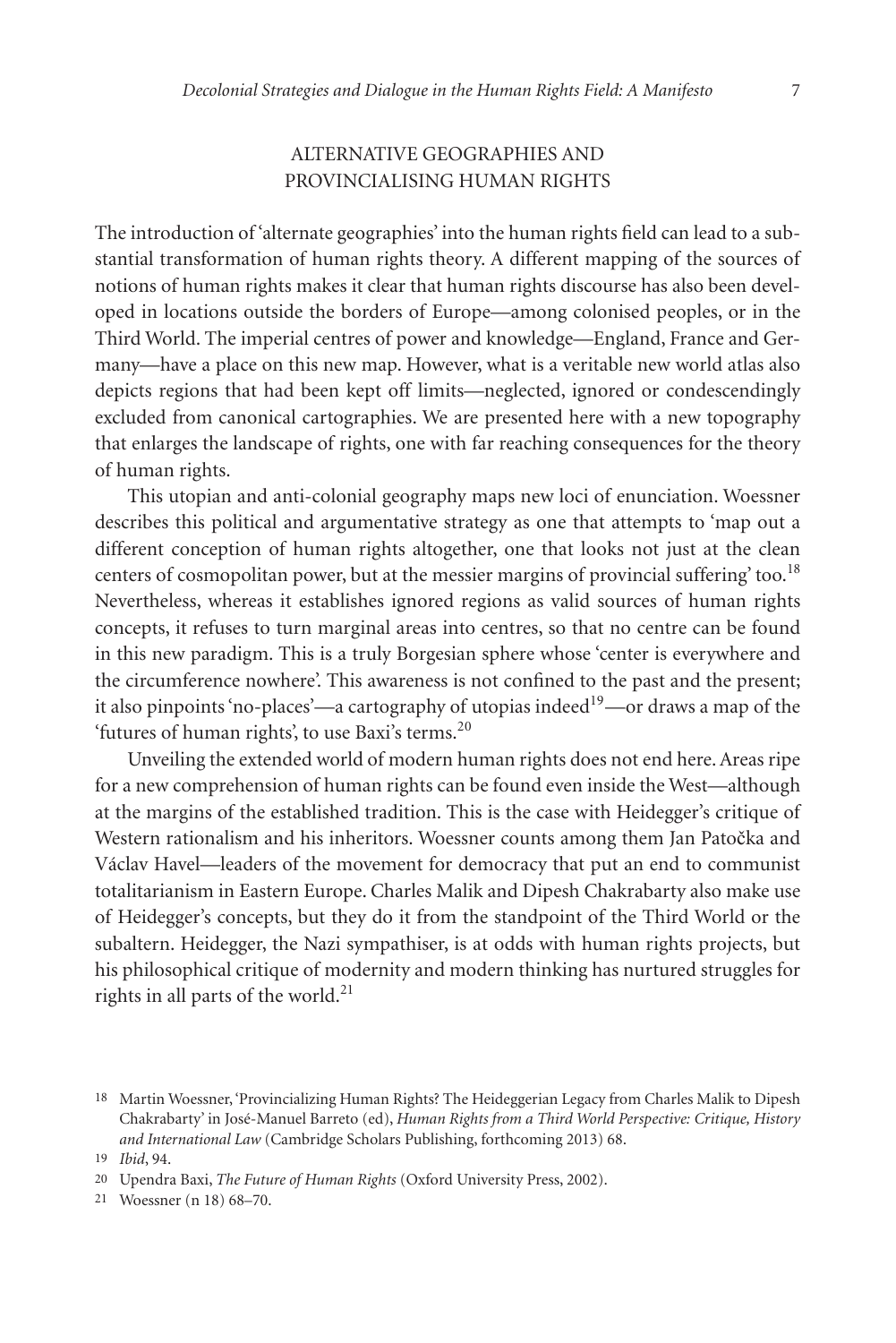In addition, inasmuch as human rights—in a Habermasian line of thinking—are a 'realistic utopia',<sup>22</sup> or exemplars of the material and world-producing tension between theory and praxis, they are part of the global political landscape. In the words of Woessner, 'human rights have become real'.<sup>23</sup> When discourses on rights are active forces in political debates, social conflicts, legal decisions and cultural processes, they become a crucial factor in politics and beacons of contemporary world and local cultures. Mapping human rights is synonymous not only with the construction of a 'geography of ideas', but also with the elaboration of a topography of 'physical accidents of the landscape'—of the geopolitical situation at a given historical moment.

In the context of these elaborations on human rights, the quest to provincialise Europe turns into one of provincialising the mainstream 'universal' conception of rights. Woessner translates Chakrabarty's critique of transcendentalist European thinking<sup>24</sup> into the field of law, and proposes 'provincializing human rights'.<sup>25</sup> Chakrabarty's work removes the philosophical universalist mask that hides the spatial and historical attachments and limits of European thought, building on Heidegger's ideas on thought and dwelling according to which there is an irresolvable link between ideas and 'modes of belonging'. The analytical tradition that wipes out the remains of experience and local inheritances in order to arrive at universal concepts is the object of this critical uncovering. For Chakrabarty, the European way of thinking becomes 'inadequate' because of its characteristic aspiration to universalism. The consequences for the understanding of human rights are acute. Human rights cannot be based anymore in a priori universal principles detached from geopolitics and history, and Europe—the traditional centre of human rights theory and history—is transformed into one of the provinces in which such histories occur. This is not to dispute that Western thinking remains 'indispensable'; rather, as a matter of urgency, it needs to be 'renewed from and for the margins'.<sup>26</sup>

Drawing upon Hollinger's insights, Woessner understands the goal of provincialising human rights as a matter of finding 'the field of concrete possibilities that stretches between the abstract notions of provincialism and cosmopolitanism.<sup>27</sup> As every notion of rights comes from provincial loci of enunciation scattered throughout the extended landscape of world geography, the new paradigm of human rights is to be constructed through a conversation between provincialised Europe and notions emerging from those provinces that have been marginalised or excluded. The enlarged discussion may be thought of as a multiple exchange between provinces—European and Non-European—,

26 Chakrabarty (n 24) 16.

<sup>22</sup> Jürgen Habermas, 'The Concept of Human Dignity and the Realistic Utopia of Human Rights' (2010) 41 *Metaphilosophy* 464.

<sup>23</sup> Woessner (n 18) 67.

<sup>24</sup> Dipesh Chakrabarty, *Provincializing Europe: Postcolonial Thought and Historical Difference* (Princeton University Press, 2007).

<sup>25</sup> Woessner (n 18) 94.

<sup>27</sup> Woessner (n 18) 94.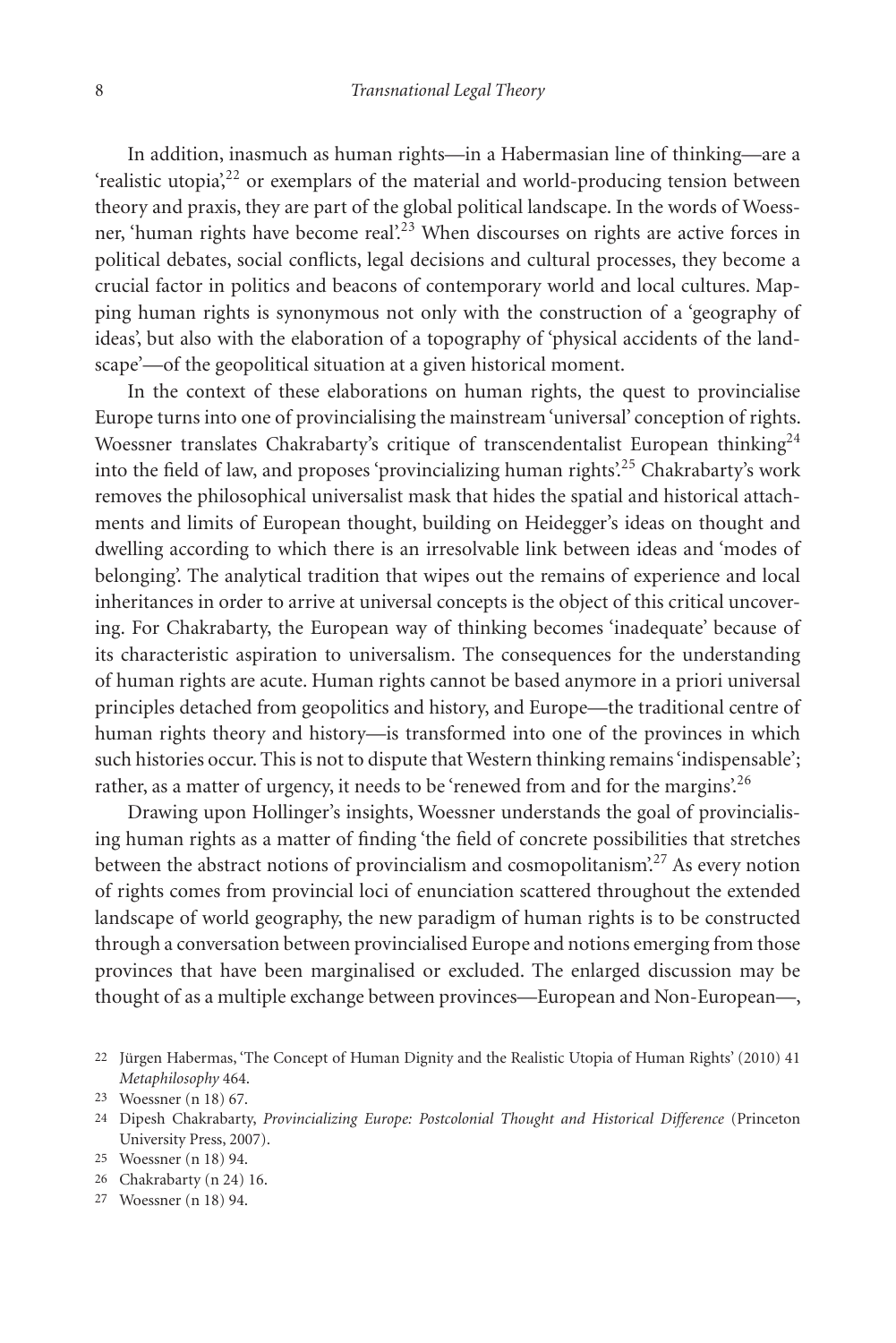a new gestalt or constellation in the making offering enhanced power to speak to all contributors. As geographically grounded interlocutors can however enunciate both locally valid and globally significant<sup>28</sup> theories of rights, provincialising human rights requires a dialogue between provincial and less provincial views—or between local notions of human rights with both provincial validity and international or worldwide significance.

# DEPAROCHIALISING LEGAL THEORY AND THE QUEST FOR A COSMOPOLITAN JURISPRUDENCE

Apparently opposed to the idea of provincialising human rights, the project of deparochialising Western human rights concepts is guided by the same telos. While the former traces so-called universals to their roots in the European local circumstances, the latter is well aware of how Western thinking remains circumscribed to its all too familiar horizon of understanding and needs to see beyond its limits. The placement of European theories in their particular geographical context and the questioning of European claims to universality are complemented here by a certainty about the parochialism of the origins and content of Western jurisprudence. This is the accomplishment of a self-critiquing European consciousness, and it is one of the key tenets of the thinking of William Twining on globalisation, law and human rights.<sup>29</sup> Thus, while the provincialisation of Europe and human rights are the declared ends of Chakrabarty and Woessner's projects, parochialism is the point of departure for Twining's enterprise.

Twining has developed an internal critique of Western jurisprudence on the basis, or as a consequence, of the experience of living and thinking of law outside Europe arriving at the conclusion that his own tradition suffers the weakening effects of confinement and myopia. Making use of geographical and mental maps, $30$  and through fruitful exchange with Boaventura de Sousa Santos's contributions to mapping law and postmodern jurisprudence,<sup>31</sup> Twining calls into evidence the blinding effects of the parochialism of Western legal theory, which has been 'developed and debated with at most only tangential reference to and in almost complete ignorance of the religious and moral beliefs and traditions of the rest of humankind<sup>'32</sup> Not only mainstream but also critical legal philosophy remains in a veritable soliloquy, ie engaged most of the time only with those who belong to the same theoretical tradition or those living and working in the same Western-wide local parish. Twining not only bears witness to the shortsightedness

<sup>28</sup> Chakrabarty (n 24) x, xi.

<sup>29</sup> William Twining, *Globalization and Legal Theory* (Butterworths, 2000); William Twining, *General Jurisprudence: Understanding Law from a Global Perspective* (Cambridge University Press, 2009).

<sup>30</sup> *Ibid*, 136–73.

<sup>31</sup> *Ibid*, 194–244; Boaventura de Sousa Santos, *Towards a New Common Sense* (Routledge, 1995).

<sup>32</sup> William Twining, 'Human Rights, Southern Voices: Yash Ghai and Upendra Baxi' in Barreto (n 18) 256.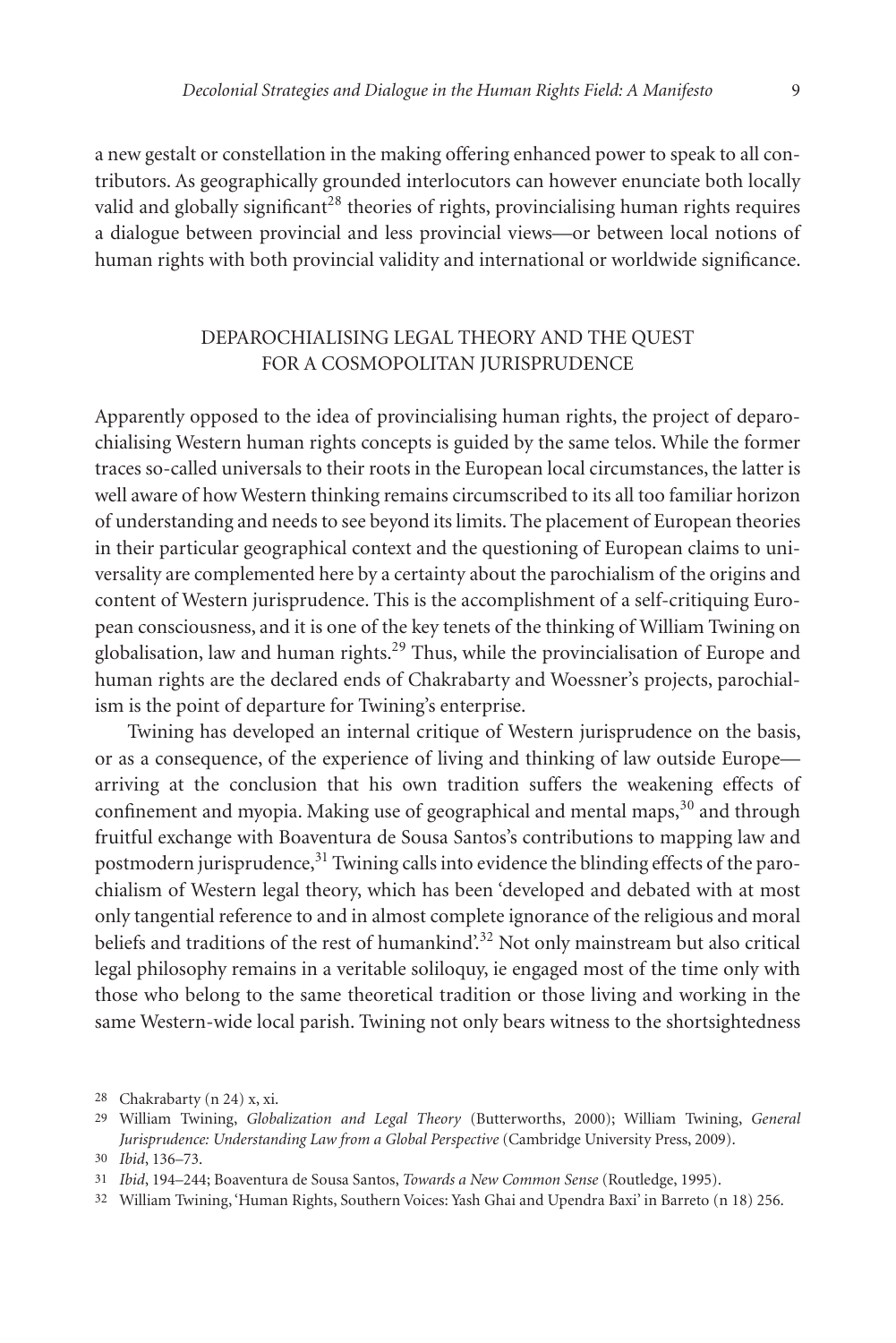of Western jurisprudence, but also points to the futility and inconsistency inherent in an insular mode of thinking that claims to be universal:

Western jurisprudence has a long tradition of universalism in ethics. Natural law, classical utilitarianism, Kantianism and modern theories of human rights have all been universalist in tendency … How can one seriously claim to be a universalist if one is ethnocentrically unaware of the ideas and values of other belief systems and traditions?<sup>33</sup>

The need to deparochialise Western jurisprudence is not only a question of avoiding the cage and boredom of European closed-mindedness. If legal and human rights theory are to engage current processes of globalisation they need to start to work in the direction of what Twining calls a 'cosmopolitan general jurisprudence'. The nature of a cosmopolitan legal theory requires further elaboration here. The term 'cosmopolitan' can be related to the scale of the topic under examination, as well as to the characteristics of the perspective from which the analysis is made. In the first case we are speaking about the world or the global political scenario, as when Kant proposes his 'Idea for a Universal History with a Cosmopolitan Purpose'. The adjective 'cosmopolitan' alludes here to the third of the orders into which Kant divides public right—the other two being political and international right.<sup>34</sup> When we speak of a 'cosmopolitan perspective' we are considering something entirely different, namely the standpoint from which a subject approaches law or human rights, or the *world* geographical and historical circumstances in which the modern subject of this enquiry is always already immersed.

Twining's proposal of a cosmopolitan jurisprudence is not only an invitation to widen the horizon of Western legal theory—usually national legal orders or Western legal orders—and to look at law as it functions today from the logic of global dynamics on the world stage. The idea of a cosmopolitan jurisprudence entails a further modification of legal theory. Indeed, Twining suggests a double transformation: of both the object and the subject of jurisprudence, enlarging the first and multiplying or globalising the second. A cosmopolitan jurisprudence requires destabilising the 'mono-logical' or internal conversation in which Western theory has stalled, and recognising the numerous legal perspectives whose standpoints rest in the vast geography of the world.<sup>35</sup> These other Non-Western legal theories have also developed distinct conceptions of human rights since the beginning of modernity with the Conquest of America.

<sup>33</sup> *Ibid*. Aníbal Quijano, who, together with Enrique Dussel and Walter Mignolo laid the foundations of 'Decolonial Theory', offers a similar critical insight: 'Nothing is less rational … than the pretension that the specific worldview of a particular ethnie should be taken as universal rationality, even if such an ethnie is called Western Europe … [This would be] to impose a provincialism as universalism.' Aníbal Quijano, 'Coloniality and Modernity/ Rationality' (2007) 21 *Cultural Studies* 177.

<sup>34</sup> Immanuel Kant, 'Idea for a Universal History with a Cosmopolitan Purpose' in *Political Writings* (Cambridge University Press, 1991).

<sup>35</sup> Twining (n 32) 256.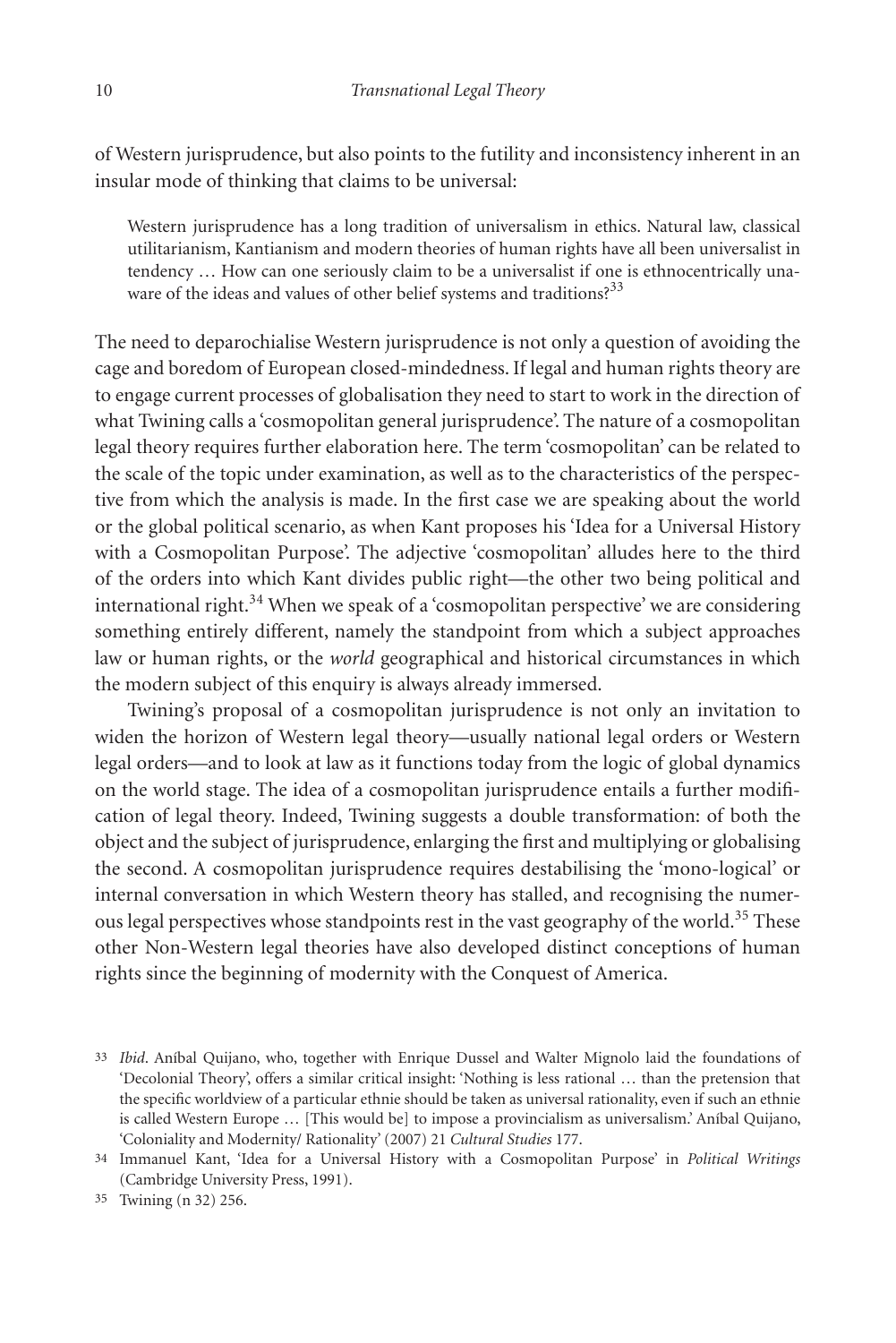A truly cosmopolitan theory of human rights can only be constructed through a dialogue between the established Western approach and the other strand of contributions which has itself acquired a tradition in the colonised world since the sixteenth century. This is precisely the place of encounter and the dialogical dynamics that Twining has begun to assemble over the past decade, opening up his own Western legal tradition of human rights to contemporary scholarship that has emerged outside the dominant canon (see Critical Dialogue below, p 26). After a long period of close intellectual and personal contact with various human rights scholars born in Africa and Asia who have developed insights into human rights from the standpoint of 'the South', Twining has written 'introductions' to the work of Francis Deng, Abdullahi An Na'im, Yash Ghai and Upendra Baxi, $36$  and has collected their writings on human rights. $37$  The cosmopolitan theory of human rights being elaborated here forgoes the transcendental basis that sustains Kant's cosmopolitanism. It is rather grounded in the critique of Kantian transcendental understanding of natural law and human rights, and in a much wider horizon built up through dialogue between the members of an increasingly cosmopolitan constituency situated in the geographical and historical contemporary world landscape.

#### UNIVERSALISING AND GLOBALISING HUMAN RIGHTS

HG Wells is best known as one of the originators of Science Fiction—that 'literature of ideas' that imagines 'possible alternative worlds' or that projects forward past or present tendencies in dystopian futures. Not so well known are his theoretical contributions to human rights. At the beginning of the Second World War he wrote *The Rights of Man; or, What We Are Fighting For?*, and some years later he presented a draft bill of rights for the consideration of the United Nations when the Universal Declaration was being debated*.* 38 What is of special interest to us is his insistence on the 'importance of a de-Westernization and true universalization of human rights<sup>'39</sup> This is precisely the

<sup>36</sup> The studies on the works of Yash Ghai and Upendra Baxi are reproduced in Barreto (n 18), and the collection of all four of them was published in William Twining, 'Human Rights: Southern Voices—Francis Deng, Abdullahi An-Na'im, Yash Ghai and Upendra Baxi' (2006) 11 *Review of Constitutional Studies* 203.

<sup>37</sup> William Twining (ed), *Human Rights: Southern Voices: Francis Deng, Abdullahi An Na'im, Yash Ghai and Upendra Baxi* (Cambridge University Press, 2009).

<sup>38</sup> HG Wells, *The Rights of Man; or, What We Are Fighting For?* (Penguin, 1940). See also Roger Normand and Sarah Zaidi, *Human Rights at the UN: The Political History of Universal Justice* (Indiana University Press, 2008) 144.

<sup>39</sup> Marina Svensson, *Debating Human Rights in China: A Conceptual and Political History* (Rowman & Littlefield, 2002) 26. Wells had a consciousness about the meaning of empire for the history of violence, and some of his best known novels can be read as metaphors for the colonial world and wars, among them *The Time Machine*, *The Island of Doctor Moreau*, *The Invisible Man* and *The War of the Worlds*. On the critical import of Wells's work for Victorian imperialism see Sven Lindqvist, *Exterminate All the Brutes* (Granta, 1998) 75–81.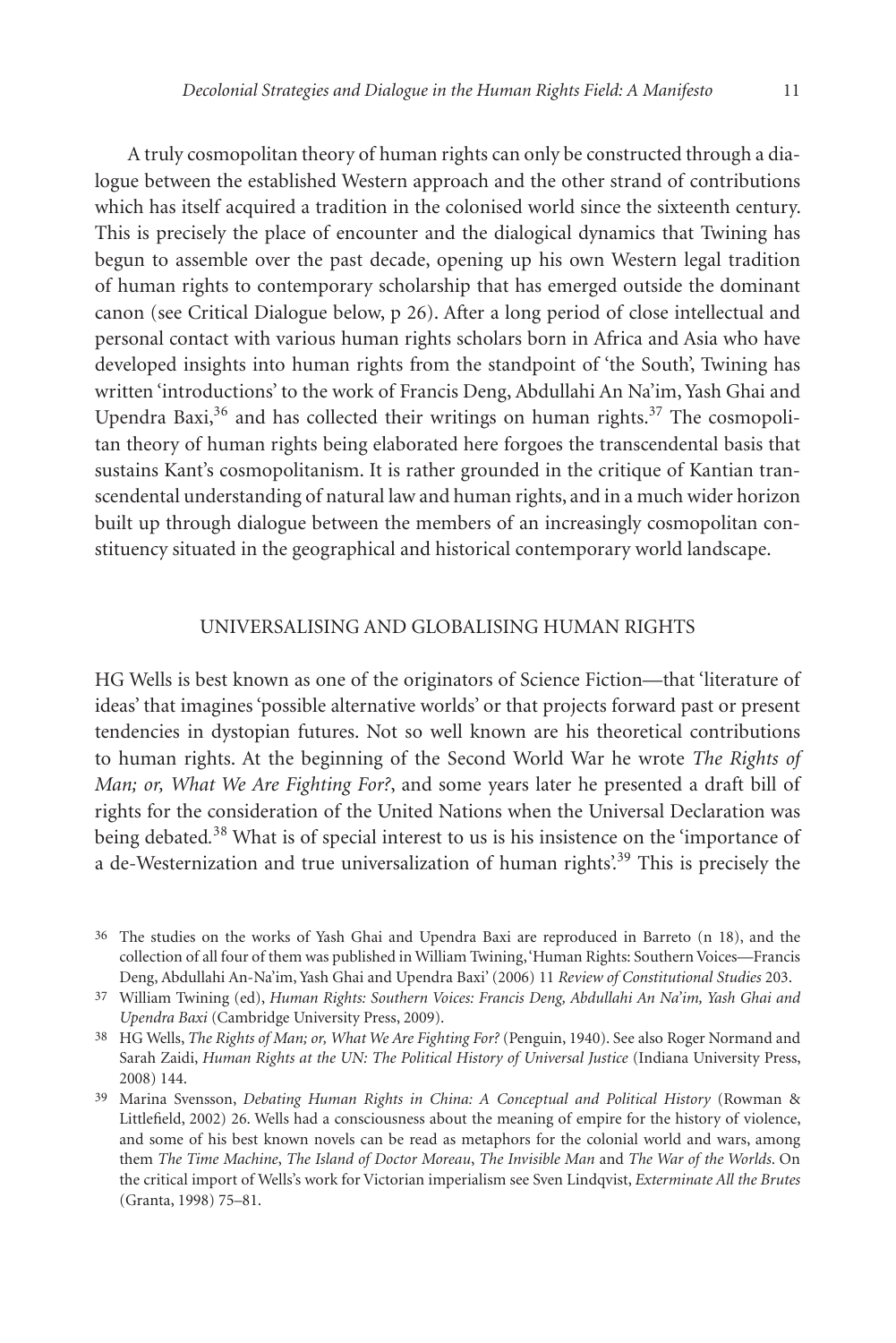direction of a decolonisation of human rights in the sense of unearthing and recognising the contribution made by Third World countries and cultures.

What does 'universalising human rights' mean when dealing with the Universal Declaration? According to the customary account of the antecedents and sources of the Declaration, this document was the result of the unwavering will of the members of an exclusive club of hegemonic powers—chiefly the United States, Great Britain and France. There is also the popular belief that the Universal Declaration was the invention of a handful of European and US authors—René Cassin, Eleanor Roosevelt, John Humphrey and Jacques Maritain.<sup>40</sup> These assumptions are based on the idea that the Universal Declaration is mainly a Western achievement. Dismantling these and other myths requires an interpretative strategy aimed at universalising the Universal Declaration of Human Rights.<sup>41</sup>

'Universalising the universal' or globalising human rights means here, according to Susan Waltz and Zehra Arat, unveiling and acknowledging the global origins of the Declaration, including the contribution made by Non-Western countries as active participants, advocates and partisans, and as leaders of the political and legislative process that culminated in the adoption of the Declaration.<sup>42</sup> The Human Rights Commission—which debated and wrote a first draft of the Universal Declaration—and the UN General Assembly—which discussed and approved it—were also composed of Asian, African, Muslim, communist and Latin American countries.<sup>43</sup> Chile, Cuba and Panama presented entire drafts of the Declaration,<sup>44</sup> while the original draft prepared by the Human Rights Commission drew 'most heavily' on the one prepared by the Chilean jurist Alejandro Alvarez, as Waltz tells us.45 In this sense, universalising or globalising human rights also means retrieving from the archives the contributions made to the edifice of contemporary human rights by individuals who represented Third World

<sup>40</sup> A recent edition of the Universal Declaration published in the United States in hardback with golden characters on the cover signals Eleanor Roosevelt as author. See Eleanor Roosevelt *et al*, Universal Declaration of Human Rights (Applewood Books, 2000).

<sup>41</sup> Susan Waltz, 'Reclaiming and Rebuilding the History of the Universal Declaration of Human Rights' (2002) 23 *Third World Quarterly* 437.

<sup>42</sup> Susan Waltz, 'Universalizing Human Rights: The Role of Small States in the Construction of the Universal Declaration of Human Rights', and Zehra F Kabasakal Arat, 'Forging a Global Culture of Human Rights: Origins and Prospects of the International Bill of Rights', both in Barreto (n 18).

<sup>43</sup> Asian countries: Burma, China, India and the Philippines; African countries: Egypt, Ethiopia, Liberia and South Africa; Muslim countries: Afghanistan, Iran, Iraq, Lebanon, Pakistan, Saudi Arabia, Syria, Turkey and Yemen; communist countries: USSR and Yugoslavia; Latin American countries: Argentina, Bolivia, Brazil, Chile, Colombia, Costa Rica, Cuba, Dominican Republic, Ecuador, El Salvador, Guatemala, Haiti, Honduras, Mexico, Nicaragua, Panama, Paraguay, Peru, Uruguay and Venezuela. Fifty states in total participated in one way or another over a two-year period, proposing drafts of the Declaration, joining the debates, proposing amendments, wording the articles, and voting for and against.

<sup>44</sup> Normand and Zaidi (n 38) 144.

<sup>45</sup> Waltz (n 42) 366.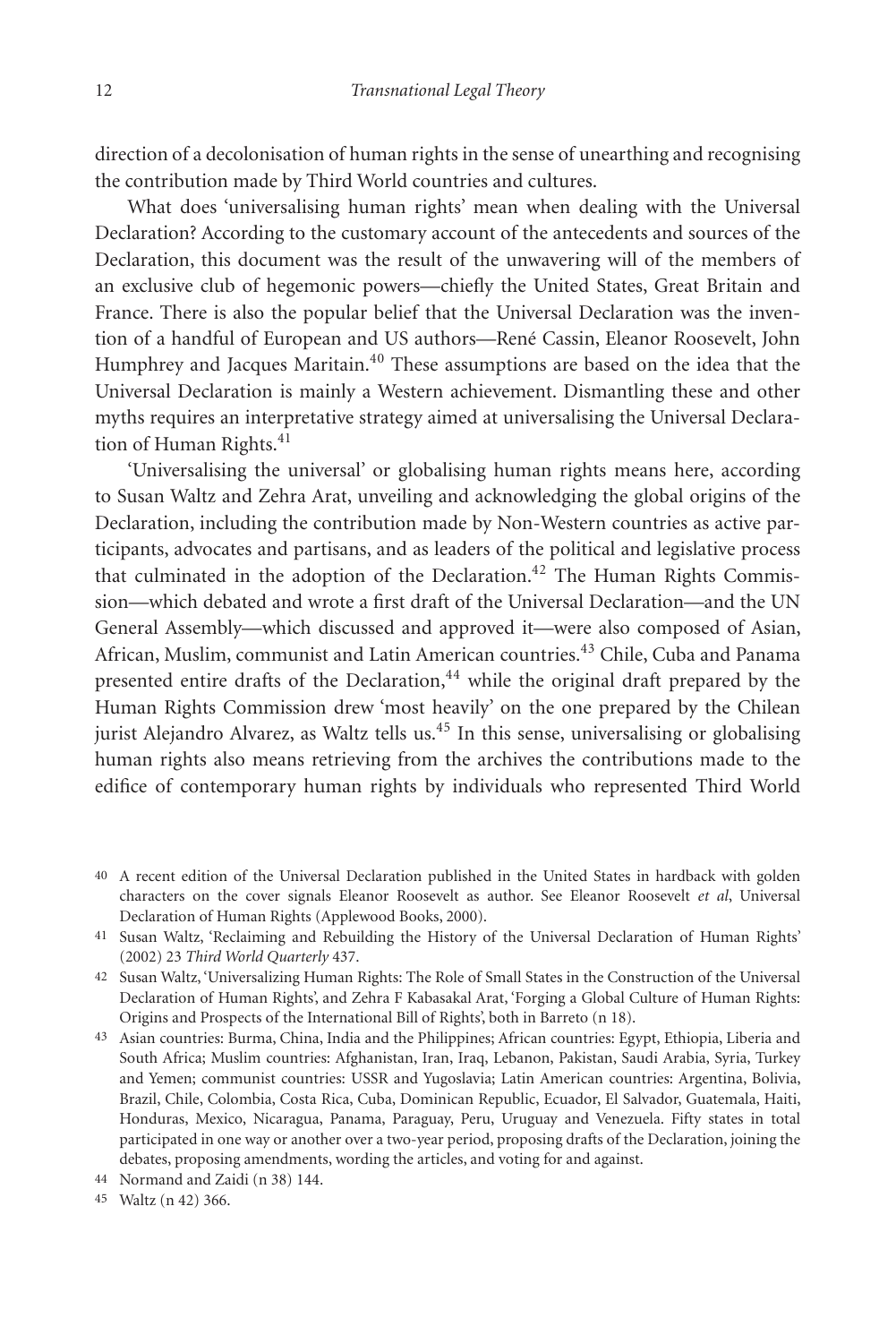countries, as in the cases of Charles Malik from Lebanon and Carlos Romulo from the Philippines, a task undertaken by Glenn Mitoma.<sup>46</sup>

The globalisation of human rights can also be accomplished by making more complex the way in which the cultural sources of human rights are described.<sup>47</sup> For a judicious witness to the vicissitudes of the human rights saga they are not simply 'a Western concept'. As the historical evidence shows, the Occident has also been an enemy—the deadliest?—to their existence. As much as the West has produced treatises, manifestos and legal documents that enshrine rights, the Occident has also been the perpetrator of large-scale, unspeakable crimes such as colonialism—an age-long 'violation of human rights'—as well as the Nazi atrocities. Towering figures of the European philosophical tradition of rights have also defended or condoned their outright negation, as in the cases of Aquinas, Locke and Mill. Locke, as Arat reminds us, has been uncovered as racist, sexist and classist.<sup>48</sup> He justified slavery theoretically as a 'right of nature' and profited from it by monetary investment.<sup>49</sup>

The project of globalising human rights can also move ahead by thinking of them not only in legal or philosophical terms but also in connection with the evolution of cultures and civilisations, as well as in relation to the modern anti-colonial tradition of rights. Christianity—a principal component of Western civilisation and a key institution for the preservation and development of the natural law tradition in medieval times has been at different times a long-standing campaigner for love, compassion and mutual respect between human beings, as well as for sexism, intolerance, torture, violence and the Inquisition. The West cannot claim any sort of identification with, or exclusive parenthood of, human rights because it has also been the agent and site of their ruin. In the words of Louis Henkin, quoted by Arat, 'the idea of rights … is not more congenial to Western societies than to others<sup>'50</sup> Human rights are not 'a Western concept', any more than they are autochthonous for the Eastern or Southern regions of the world. While Non-Western cultures exhibit a record of wilful destruction of human lives, they have

- 47 Arat (n 42) 389–90.
- 48 *Ibid*, 390–1.
- 49 Other European philosophers can also be found fractured by a twofold engagement with rights. While Kant showed 'enthusiasm' for the French Revolution, he remained silent about the Terror unleashed by Robespierre. Hegel, for his part, denounced the Terror but understood colonialism and colonial genocide as the materialisation of the display and advance of the Spirit. A contemporary case in point is that of Zizek, who defended the banner of human rights against the communist regime in the former Yugoslavia, but declares human rights quasi-bankrupt when living under and opposing capitalism, and who criticises neo-colonialism, as in Iraq, but salutes and commends the Terror and Robespierre—in a stark inversion of Hegel's position. See Slavoj Zizek, 'Against Human Rights' (2005) 34 *New Left Review* 115; Slavoj Zizek, 'The Obscenity of Human Rights: Violence as Symptom', www.lacan.com/zizviol.htm (accessed 10 September 2012); Slavoj Zizek, *Iraq: The Borrowed Kettle* (Verso, 2004); and Slavoj Zizek, Introduction to *Virtue and Terror*, by Maximilien Robespierre (Verso, 2007).

<sup>46</sup> Glenn Mitoma, 'Mode d'assujetissement: Charles Malik, Carlos Romulo and the Emergence of the United Nations Human Rights Regime' in Barreto (n 18).

<sup>50</sup> Arat (n 42) 392.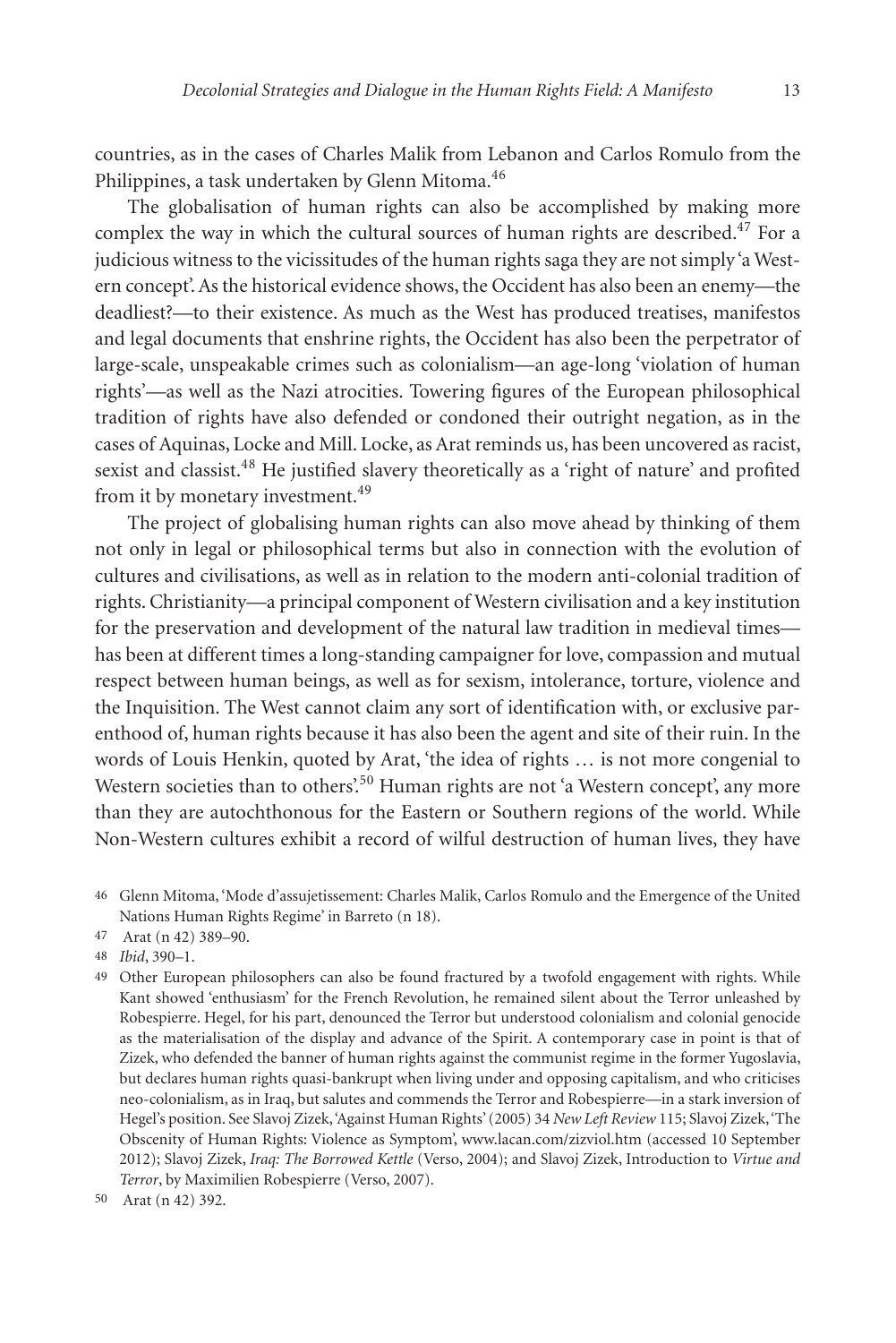also produced concepts and traditions that oppose barbarism on the basis of a certain understanding of 'human nature' and humanity. This allows us to maintain that there are Non-Western values that match those impinging on natural law and human rights. In addition, since the very beginning of modernity, at different times and in different places, the ideas of natural rights and human rights have been seized upon by colonised peoples to oppose imperialism and abusive national regimes, a cultural and political endeavour that already constitutes a five centuries long tradition.

#### TRANSNATIONALISATION OF HUMAN RIGHTS

The power of transnational law as a framework of analysis resides not just in making more complex the understanding of cross-border legal orders in a time of globalisation. It does not just create a new sphere of interpretation alongside or above those of international and constitutional law. More importantly, it challenges the Westphalian international legal order, whose pillars are the concepts of nation-state and state sovereignty.<sup>51</sup> While classical international law and the international law of human rights are state-centred regimes, non-state actors have been given secondary roles or remained almost invisible.<sup>52</sup> Transnational law gives centre stage to non-state actors,<sup>53</sup> among them transnational corporations, bringing into the spotlight a number of opportunities to check and restrain their penchant for wreaking havoc in the Third World.

Non-state actors like companies have been key figures in the history of modern colonialism. Since early modernity, Spanish, Portuguese and German conquistadors, as well as English and French pirates, operated as quasi one-man enterprises, ransacking continents and the seas. Later on, pools of private investors created businesses that traded in human beings and gold, silver, sugar, tea, opium, ivory and rubber, amongst other things, all over the world. They predated or inaugurated the Dutch, British, Belgian and German empires, as in the cases of the Dutch East India Company, the East India Company, the Association Internationale du Congo and the East Africa Company. These corporations were key players in the violent colonisation of Asia and Africa, and in deeds of devastation such as the Opium War,<sup>54</sup> the Congo<sup>55</sup> and Namibian<sup>56</sup> genocides, as well as

<sup>51</sup> Peer Zumbansen, 'Transnational Law' in Jan Smits (ed), *Encyclopedia of Comparative Law* (Edward Elgar, 2006) 743–4.

<sup>52</sup> Fleur Johns, 'The Invisibility of the Transnational Corporation: An Analysis of International Law and Legal Theory' (1994) 19 *Melbourne University Law Review* 893.

<sup>53</sup> Zumbansen (n 51) 742.

<sup>54</sup> William Travis Hanes and Frank Sanello, *The Opium Wars: The Addiction of One Empire and the Corruption of Another* (Sourcebooks, 2002).

<sup>55</sup> Adam Hochschild, *King Leopold's Ghost: A Story of Greed, Terror, and Heroism in Colonial Africa* (Houghton Mifflin, 1999).

<sup>56</sup> David Olusoga and Casper Erichsen, *The Kaiser's Holocaust: Germany's Forgotten Genocide and the Colonial Roots of Nazism* (Faber and Faber, 2010).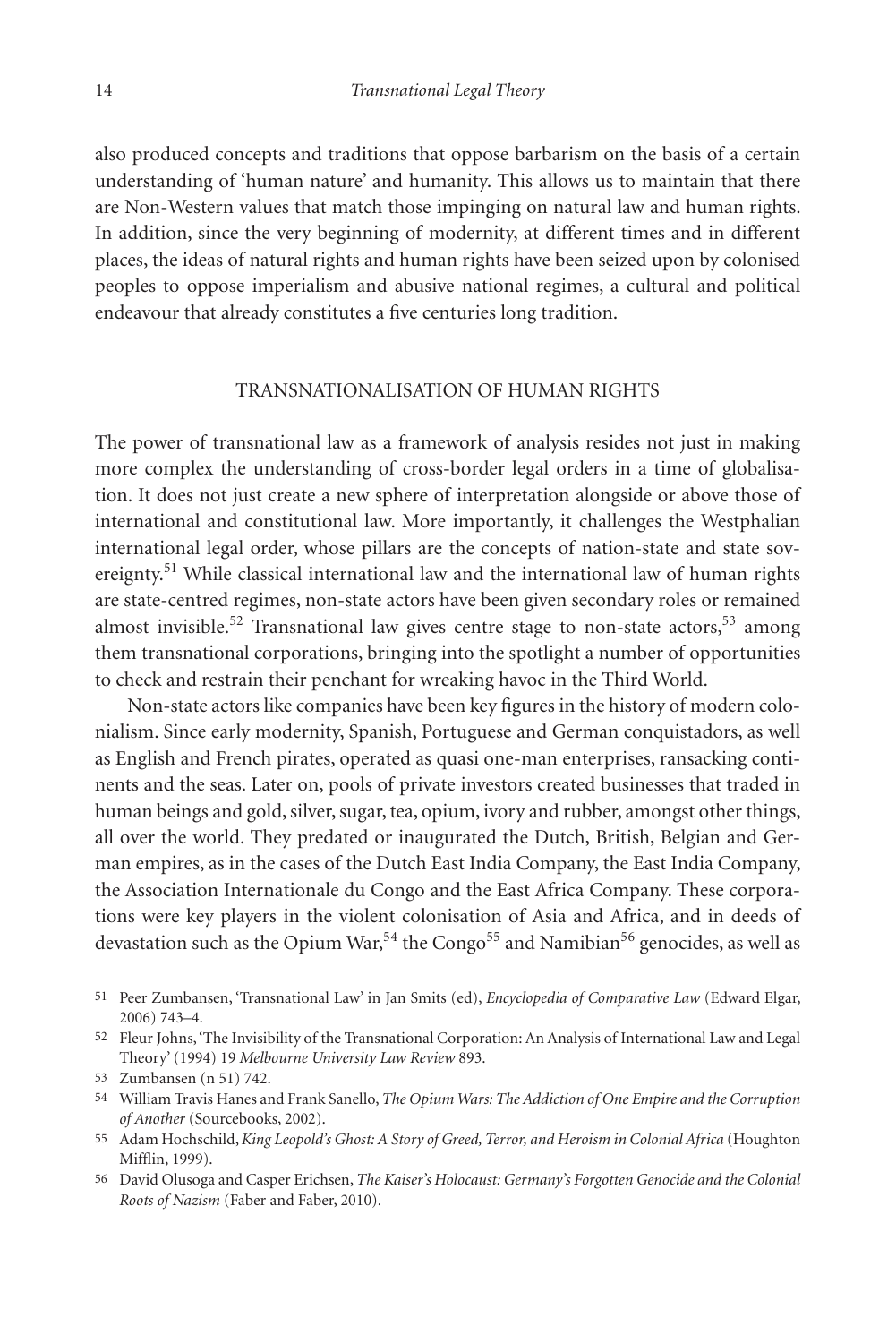in massacres and mass killings in India<sup>57</sup> and German East Africa<sup>58</sup>—today's Tanzania, Rwanda and Burundi.

The twentieth century and the start of this century are not short of crimes for which transnational corporations are responsible. We can quote amongst the most infamous the disaster caused by Union Carbide in Bhopal, India; the environmental degradation and human rights abuses that came about as a consequence of the exploitation of oil by Shell in Nigeria; the continuing scandal of sweat-shops and suicide-shops in China and the Third World run by sub-contractors of Nike and Apple, among other multinationals. Economically and politically powerful, transnational corporations are today the 'new sovereigns', operating on equal terms with the old empires, overpowering and exploiting the wealth of Third World countries: by the dawn of the new millennium, 51 of the 100 biggest economies were transnational businesses, and only 49 were nation-states.<sup>59</sup>

In this landscape of opprobrium and unequal partners, transnational human rights litigation is one of the new paths opened for resisting and looking for compensation for abuses committed by corporations. State regulation in the Third World is not enough in many cases because of the weakness of governments and judicial systems in the face of the standing foreign companies enjoy there, and because of their capacity for harassment and corruption. The likelihood of a fair trial increases notably if a transnational company is brought to justice in the country of its headquarters, or where important assets are based. In the United States, bringing from obscurity the US 1789 Alien Tort Claims Act, the 1980 *Filartiga Case* inspired a number of claims brought against US corporations operating in the Third World, as well as decisions taken by courts in countries such as Canada, Germany, Greece, Italy and the UK with mixed results.<sup>60</sup>

Transnational legal analysis disturbs the structure of international and constitutional human rights law by altering the balance between nation-states and non-state actors as subjects of legal responsibility for abuse. In this way, it supplements, enlightens and strengthens long-standing efforts aimed at limiting the illegal actions of multinationals. The current process and program of transnationalisation of legal analysis and trans-border legality can contribute to enhancing the capacity of human rights to resist contemporary neo-colonialism by putting into evidence a number of ways to resist trans national corporations through law and litigation.

<sup>57</sup> Marguerite Eyer Wilbur, *The East India Company and the British Empire in the Far East* (Russell & Russell, 1970).

<sup>58</sup> Isabel Hull, 'Military Culture and the Production of "Final Solutions" in the Colonies: The Example of Wilhelminian Germany' in Robert Gellately and Ben Kiernan (eds), *The Spectre of Genocide: Mass Murder in Historical Perspective* (Cambridge University Press, 2003) 161.

<sup>59</sup> Sarah Joseph, *Corporations and Transnational Human Rights Litigation* (Hart Publishing, 2004) 1.

<sup>60</sup> Zumbansen (n 51) 746–7.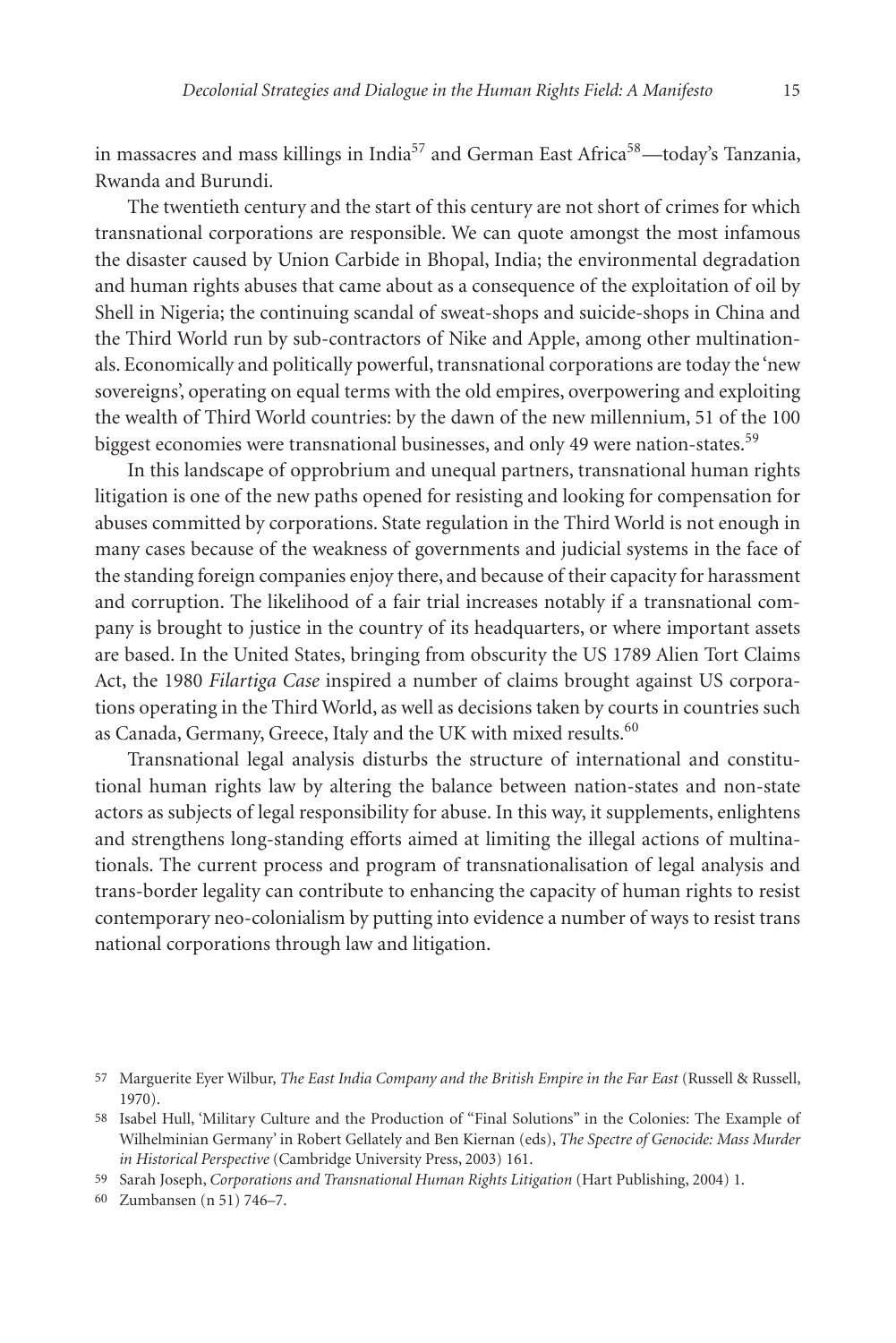## RE-WRITING THE HISTORY OF HUMAN RIGHTS

The rationale of human rights cannot be grasped without considering the ancient European tradition of natural law. A connection between the ideas of *nomos* and *physis* was already present in Greek tragedy and Stoicism. The concept of rational law was central in Roman law and to the philosophy of Cicero. Medieval Europe produced notions of natural law in close association with Christian doctrine as in the case of Aquinas.<sup>61</sup> However, what can be described until the Middle Ages as a unitary tradition would grow in different directions with similar or opposite orientations. The advent of modernity with the Renaissance and the Conquest of America gave birth to at least two distinct streams within the tradition of natural rights: that elaborated in Europe, and that emerging from the colonies in the wake of resistance to modern imperialism.

While the history of human rights in modernity is manifold, we are usually presented with a single historiography. When genealogical lines are traced in order to pinpoint the vicissitudes of the history and concepts that form the modern philosophy of natural law it is common to find a reiteration of a lineage formed by epoch-making events such as Magna Carta, the British Revolution and the Bill of Rights,  $62$  the US Revolution and the Virginia Declaration of Rights, the French Revolution and the Declaration of the Rights of Man, the Marxist critique<sup>63</sup> and the social rights proclaimed in the Constitution of the USSR, the Holocaust and the Universal Declaration, the emergence of a 'genuine' human rights movement in the 1970s,<sup>64</sup> the end of the Cold War, and September 11 and the War on Terror. The key events of this history remain concentrated within the borders of Europe,<sup>65</sup> or are interpreted from the European horizon of understanding. Not surprisingly, the standard philosophy of rights continues to be assumed as 'the' theory of human rights, as if no other possibility for thinking human rights would exist outside the history of ideas represented by names like Hobbes, Locke, Rousseau, Kant, Hegel, Marx, Habermas, Lyotard, Derrida, Rawls and Rorty.

- 62 Among the more recent accounts see AC Grayling, *Towards the Light: The Story of the Struggles for Liberty and Rights that Made the Modern West* (Bloomsbury, 2007). It should be noted that Grayling dedicates a chapter to the struggle against slavery.
- 63 Louis Henkin describes contemporary human rights as 'a kind of twentieth century synthesis of an eighteenth century thesis [the US Bill of Rights and the Rights of Man] and a nineteenth century antithesis [the Marxian critique]'. Louis Henkin, *The Rights of Man Today* (Westview, 1978) 5.
- 64 According to Samuel Moyn, the 'true origins' of human rights are to be located in the 1970s, and would have been brought about by US President Carter and his foreign policy, the struggle against communist regimes in Eastern Europe, and the crisis of both socialism and the newly independent states in the Third World. Samuel Moyn, *The Last Utopia: Human Rights in History* (Harvard University Press, 2010) 5–8.
- 65 'Europe' is used here as shorthand for the philosophical concept of Europe in a Habermasian sense: not only geographical Europe, but also the United States, Australia and Japan are part of the world that, because of the rationalisation, democratisation and industrialisation of their cultures and societies, has reached an advanced degree of modernisation. The term 'Europe' also stands for 'the West'.

<sup>61</sup> Costas Douzinas, *The End of Human Rights* (Hart Publishing, 2000) 23–68.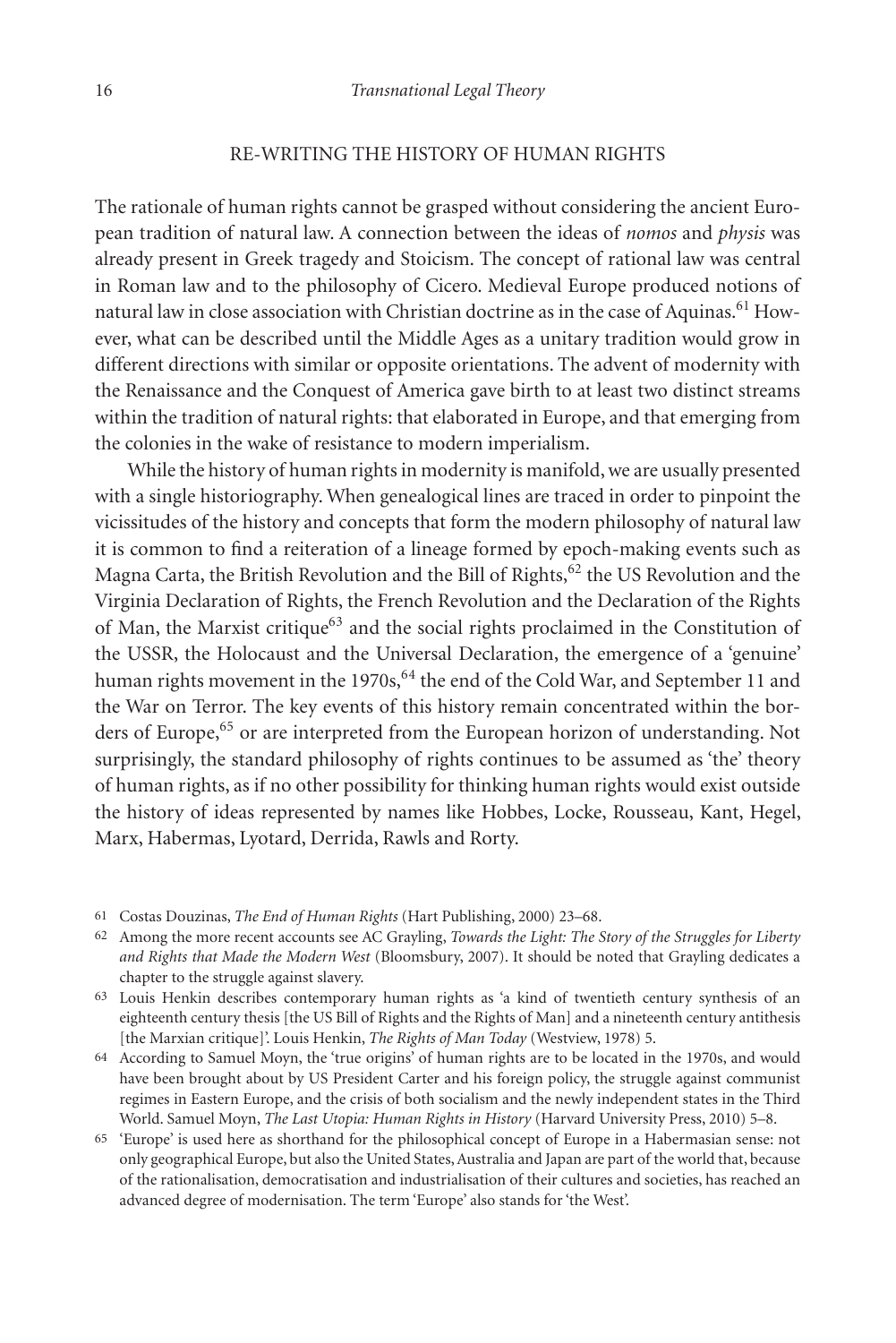And yet, there is another canon that remains marginalised or invisible—that of the theory of human rights that emerged in the background of the history of the modern colonisation of the world and the struggle against imperial violence. One of the key tenets of the historiography of rights in this horizon of understanding is the idea according to which the history of human rights in modernity starts with the Conquest of America.<sup>66</sup> The tradition of natural law was brought to the forefront of the debate on the legitimacy and consequences of the conquest, both to justify war and plunder—as in the cases of the writings of Vitoria and Sepúlveda—and to oppose violence, genocide and torture—as in the philosophical, legal and theological works and activism of Las Casas, Suárez and Vieira. In the current debate on the history of international law Antony Anghie has pointed to its colonial origins: the question of the relationship between Spain and Portugal, on the European side, and the 'New World' on the other side of the Atlantic, created the challenge of imagining a world-encompassing legal system. The construct available to answer this need was the doctrine of natural law, as the universality of a metaphysical understanding of natural rights and humanity—of both secular and theological lineage—allowed for the construction of a jurisdiction wide enough to ensure that American aboriginal peoples were placed under the power or protection of 'international law'.<sup>67</sup>

Above all, this was not only the birth of modern international law. It is precisely the embracing of the theory of natural law by international law that gives sense to the claim that this is also the beginning of modern human rights history, so we can speak of the 'colonial origins of human rights'. This enable us to claim a genesis of human rights in response to the crisis brought about by colonialism. The foundational stages of human rights theory and history in modern times are to be found not only in the Enlightenment, but even before that, in the resistance to the display of the capacity for destruction of imperialism—the dark side or the other constitutive pillar of modernity. Modernity cannot be identified exclusively with emancipation; plunder and genocide were prior realities of its formation. The crisis of modernity did not emerge with the Holocaust. It was present long ago, from the Conquest of America.

Such a fruitful dynamic does not consist only in a transfer of concepts and the configuration of two legal spheres. We encounter here a case of reciprocal stimulation and foundation of intellectual disciplines: while modern international law was constituted by drawing some of its central foundations from natural law theory, human rights in modernity were born in the intellectual and political sphere of international law. This insight is not completely foreign to classic internationalist scholarship. According to Normand and Zaidi, Hersch Lauterpacht suggested that there is a genealogical link that goes in both directions between international law and human rights:

<sup>66</sup> José-Manuel Barreto, 'Imperialism and Decolonization as Scenarios of Human Rights History' in Barreto (n 18).

<sup>67</sup> Anghie (n 8) 94.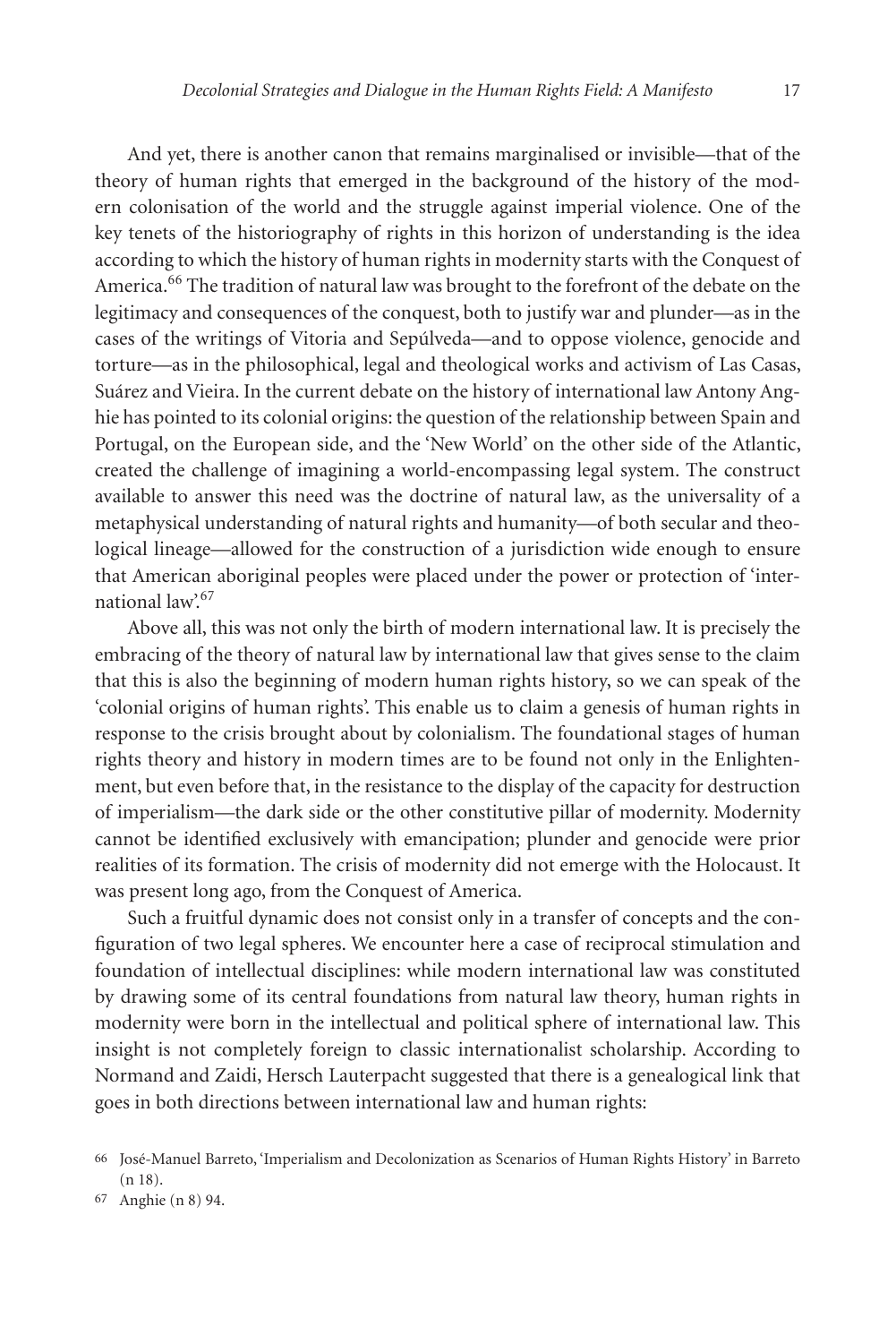Lauterpacht traces the history of the law of nature and its role in the creation of modern international law and the [Rights of Man], noting that 'each of the three has been, in relation to the two others, the recipient and the benefactor, the master and the tool, the originator and the product'.<sup>68</sup>

Acknowledging the origins of modern human rights in the event of the Conquest of America and the colonisation of the world is also a question of historical justice. For Paul Gilroy it is essential to make more complex the usual 'shallow' chronology of human rights, an endeavour that can be pursued by listening to the silences that exist in standard accounts of the trajectory of rights in modern times. Moreover, it is crucial to be more attentive to voices that testified in the struggles against slavery, racial domination and the colonial enterprise. Even though they were articulated in terms of humanity and natural rights, they are usually neglected as valid sources of inspiration for contemporary human rights movements, and for building a comprehensive political and legal theory, because—among other things—of the 'myopic Europe-centredness' of human rights scholars.<sup>69</sup> According to Gilroy, it is necessary to construct

a genealogy for human rights that differs from the usual one. It should begin with the history of conquest and expansion, and must be able to encompass the debates about how colonies and slave plantations were to be administered. At its most basic, this agonistic, cosmopolitan enterprise must incorporate the contending voices of Bartolomé de las Casas and Juan Ginés de Sepúlveda … The counter-narrative of human rights we require is evident in opposition to racial orders, in the struggles of indigenous peoples and in the post- and anti-colonial pursuit of liberation from imperial domination.70

This distinct account of human rights in the history of modernity would rest on a different philosophy of history, one in which modernity is recognised as co-terminous with coloniality, $71$  and European civilisation is obliged to acknowledge its barbarism. From this perspective, it is not just the Renaissance, the Enlightenment and the Holocaust that would fulfil the role of historical signposts of modernity and human rights. This path for historical research is yet to be explored. The tradition of human rights that emerged in the context of colonialism incorporates events such as the Conquest of America and the wider process of colonisation of the world, as well as the movements of resistance to imperialist violence and domination; the anti-slavery movements; the struggles for independence fought from the North to the South of America in the late eighteenth

<sup>68</sup> Normand and Zaidi (n 38) 366–7. Lauterpacht's remarks were originally published in Hersch Lauterpacht, 'The Law of Nations, the Law of Nature, and the Rights of Man' (1943) 29 *Transactions of the Grotius Society* 2.

<sup>69</sup> Paul Gilroy, *Darker than Blue: On the Moral Economies of Black Atlantic Culture* (Harvard University Press, 2010) 3, 55–59.

<sup>70</sup> *Ibid*, 57, 71–72.

<sup>71</sup> On the concept of coloniality see Aníbal Quijano, 'Coloniality of Power, Eurocentrism, and Latin America' (2000) 1 *Nepantla: Views from South* 3.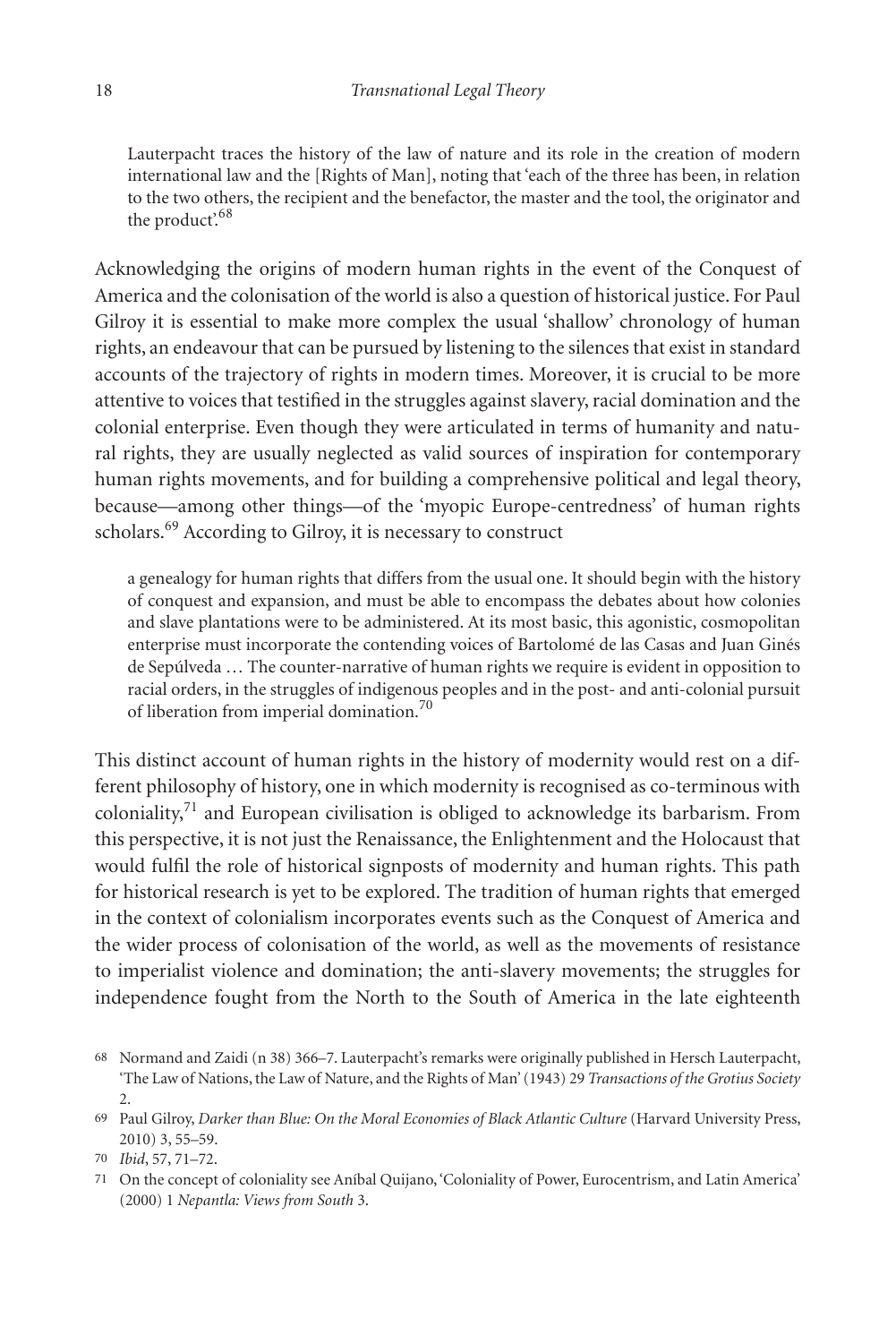and early nineteenth centuries and the singular experience of the Haitian revolution of independence; the Mexican revolution and its land reform; the process of decolonisation of Africa, Asia, the Caribbean and the Middle East mainly in the second half of the twentieth century; the Civil Rights and the Anti-Apartheid Movements; the struggle for human rights alongside the Third World as a reaction to authoritarian regimes; and the contemporary pro-indigenous peoples, anti-globalisation, anti-war, environmental and anti-corporations movements. By admitting this alternative narrative of the struggle for rights—be they natural, civil or human rights—we bring out of the shadows significant personalities who deserve a place in the lineage of human rights: Vitoria, Las Casas, Sepúlveda, Suárez, Antonio Vieira and Guamán Poma; Elahuda Equiano and Ottoba Qugoano; Jefferson, Toussaint L'Ouverture and Bolívar; Frederick Douglas, Soujurne Truth, WEB du Bois, Martin Luther King, Malcolm X and Nelson Mandela; Gandhi, Fanon, the Dalai Lama and Baxi; Ariel Dorfman and Rigoberta Menchu.<sup>72</sup>

## THE *OTHER* BECOMING THE SELF

A critique of the Eurocentric understanding of human rights can also draw upon a heterodox reading of one of the more accomplished elaborations of Emmanuel Levinas's philosophy of otherness, namely Zvetan Todorov's theory of moral history. Todorov's 'The Conquest of America: The Question of the Other' takes Levinas's philosophy of alterity to think the history of modern imperialism. In the description given by Todorov of the coming of Columbus to America in terms of the 'discovery the self makes of the other', those in America73—or outside Europe—are the 'other' for the self that looks at

- 72 There already exists a body of research that starts to bring to light the history of the Third World tradition of human rights—be they anti-colonial, liberal, social or democratic. A long-term historical detour that includes Las Casas, Bolívar and the constitutions of independence, the Mexican Revolution and the Latin American contribution to the Universal Declaration can be found in Paolo Carozza, 'From Conquest to Constitutions: Retrieving a Latin American Tradition of the Idea of Human Rights' (2003) 25 *Human Rights Quarterly* 2. On Guamán Poma see Fernanda Bragato, 'A Contribuisao do Pensamento de Felipe Guaman Poma de Ayala para Repensar o Discurso Hegemonico dos Direitos Humanos' in Narciso Baez and Douglas Cassel (eds), *A Realizao e a Protecao Internacional dos Direitos Humanos Fundamentais* (UNESCO, 2011); on Quobna Qugoano see Anthony Bogues, 'The Political Thought of Quobna Qugoano' in *Black Heretics, Black Prophets: Radical Political Intellectuals* (Routledge, 2003). On the Mexican revolution and land rights see Judith Schacherreiter, 'Un Mundo donde Quepan Muchos Mundos: A Postcolonial Legal Perspective Inspired by the Zapatistas' (2009) 11 *Global Jurist* 2. On decolonisation and the contribution of Africa and Asia to the international human rights regime see Roland Burke, *Decolonization and the Evolution of International Human Rights Law* (University of Pennsylvania Press, 2010); Bonny Ibhawoh, *Imperialism and Human Rights: Colonial Discourses of Rights and Liberties in African History* (SUNY Press, 2007).
- 73 America is not 'America'. Currently in Europe and the United States it is common—in day-to-day conversation, in the media and in scholarly publications—to refer to the United States of America as 'America'. This practice is even common in authors who have presided as masters of suspicion and critical thinking such as Kafka, Baudrillard, Deleuze and Guattari. Probably adopted just as a helpful and innocuous shorthand or abbreviation, this practice confuses the part with the whole, taking the name of a continent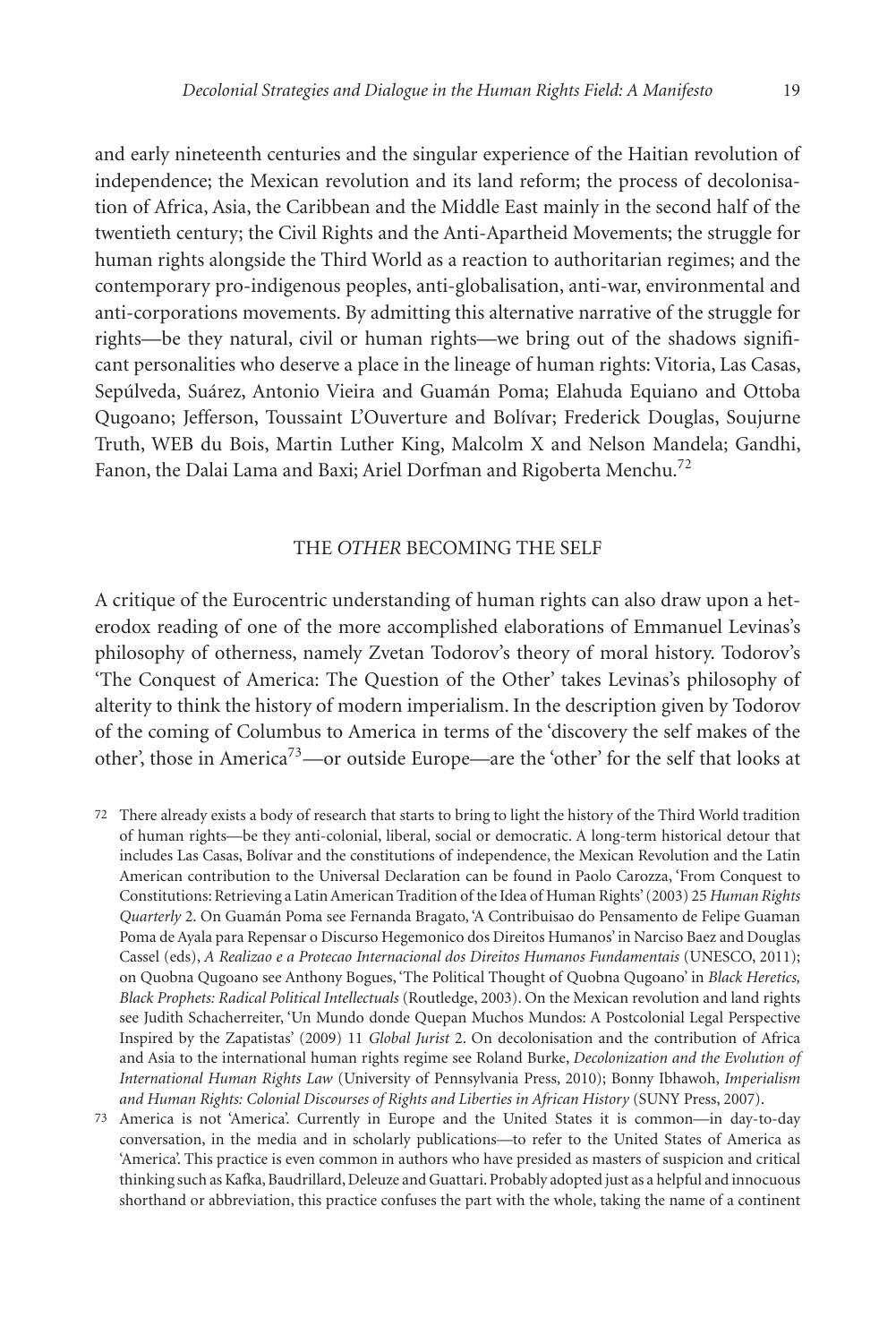the world from the location of Europe. If the path of reflection that departs from this standpoint is followed, a wealth of insights regarding the constitution of Europe can be gained, showing how the presence of 'the other' is at the core of Europe's political, cultural and historical formation.

More interestingly, the 'conquest of the other by the self' reveals the 'other' to be the victim of imperialism.74 Todorov offers a large-scale picture of the history of modernity that proceeds from its genesis to the current situation, laying bare the genocidal consequences for America and the Third World: 'What took place in America after 1492, and continues to happen today, is the virtual obliteration of one cultural world by another.<sup>75</sup> Positing the colonised or the Third World subject as a victim in the context of the history of modernity leads to the indictment of Europe as the land of the barbarians, and holds it responsible for the slaughter carried out over centuries of colonialism. Auschwitz is revealed to be nothing new, for in the depredation of the colonial world since the fifteenth century Europe has fully deployed its capacity for extermination.

Above all, interpreting Todorov in a Third World key requires a process of deidentification: the reader from the South needs to leave behind the identification with 'the other' that has been so graciously bestow ed upon her, and adopt the role of the 'self'—not the mask of the European self, but her own self, ie the self of the colonised. Thus, the subject from the Third World places herself in the role of 'the self' that faces the European 'self'. Todorov refers to this shift when he writes that 'others are also "I"s', subjects just as Europeans are.<sup>76</sup> However, the Third World subject must be recognised not only by Europeans; more importantly, it needs to be grasped by those in the Third World too—it has to be a process of self-recognition. When reading the European interpretation of modern history inspired by the philosophy of otherness, the Third World subject needs to abandon the European self and personify the Third World self—she must undertake a labour of self-emancipation.

To occupy the place of the self—that of the historical subject—also means that the peoples of the Third World inhabit the role of agents of human rights, emancipation and humanisation. In the words of Fanon, 'the native never ceases to dream of putting himself in the place of the settler—not becoming the settler but of substituting himself for the settler', so that the native embodies 'history in his own person' and creates 'a new

to refer to a single country. What could be seen as just a crass example of geographical inaccuracy ends up involving political and philosophical problems. If the United States monopolises the name America, the countries that stand to the south are dispossessed of their generic name and in this slip of the tongue they disappear from the map and from the notion of America. Mirroring political and economic history, in this appropriation of a word the United States steals something which does not belong to them, dispossessing the American nations of the Caribbean and Central and South America of their 'proper name', and of their place in geography and history.

74 Zvetan Todorov, *The Conquest of America: The Question of the Other* (University of Oklahoma Press, 1999).

75 *Ibid*, xii.

76 *Ibid*, 3.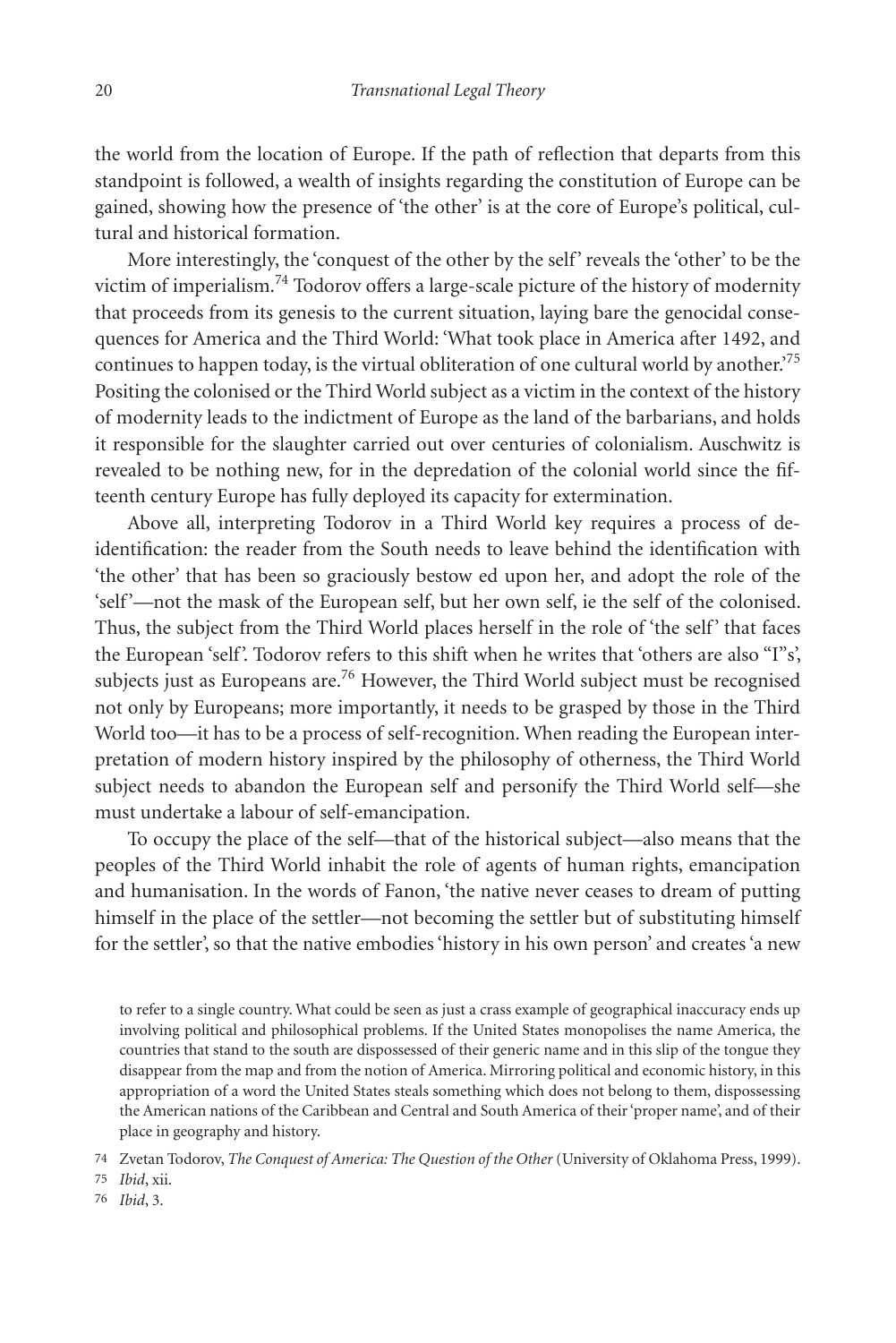humanity.<sup>77</sup> The evidence of such an achievement can be seen throughout the history of the struggles to restrain imperialist violence, and to gain independence and self-determination since the Conquest of America.

### CRITIQUE OF CRITICAL THEORY AND MODERNITY AS CRISIS

Habermas takes issue with Adorno and Horkheimer's critique of modernity and modern reason because of its supposedly extreme character: the 'Dialectic of Enlightenment'<sup>78</sup> would take, he imagines, Critical Theory into the no-go area of nihilism. If the Enlightenment's power for self-destruction outweighs its capacity for emancipation, there would be no reason to believe anymore in the project of modernity.<sup>79</sup> And yet, it is only for a subject that thinks from a Eurocentric point of view—like Habermas—that the 'Dialectic of Enlightenment' has gone beyond what is admissible or adequate for a critique of modernity to accomplish. On the contrary, for a thinking that stands in the proximity of the history of modern colonialism, Adorno and Horkheimer's critique is not radical enough. This is the path of reflection adopted by Sabine Broeck, who shifted her standpoint—the European horizon of understanding—and opened her thinking to the history of European colonialism. Working in the fields of Black Feminism, African-American and Slavery Studies, Broeck has developed a powerful critique of key tenets of Critical Theory. This 'critique of the critique' advanced by Broeck can offer valuable modifications of Critical Theory. More importantly, it strengthens the efforts of the drive to open up the theory of human rights to grasp the weight of the violence generated by imperialism.

According to Broeck, the incapacity of Critical Theory to fully decipher modern history stems from framing the clash between the dark and the emancipatory sides of modernity as an inner European conflict, so that the climax of modernity's self-destruction and the collapse of civilisation are found in the Nazis' crimes against humanity. The emphasis on this line of interpretation leads Critical Theory to keep modern imperialism out of focus and to assume modernity innocent of colonialism.<sup>80</sup> The Frankfurt School does not pay due attention to the role played by colonialism and slavery in the constitution of modernity, and it does not recognise that the vast accumulation of capital, political power and knowledge in modern Europe was made possible in a substantial way by the undertakings of imperialism.

<sup>77</sup> Frantz Fanon, *The Wretched of the Earth* (Penguin, 2001) 28, 31, 41.

<sup>78</sup> Max Horkheimer and Theodor Adorno, *Dialectic of Enlightenment: Philosophical Fragments* (Stanford University Press, 2002).

<sup>79</sup> Habermas (n 15) 106–30.

<sup>80</sup> Sabine Broeck, 'The Legacy of Slavery: White Humanities and its Subject. A Manifesto' in Barreto (n 18) 108–11.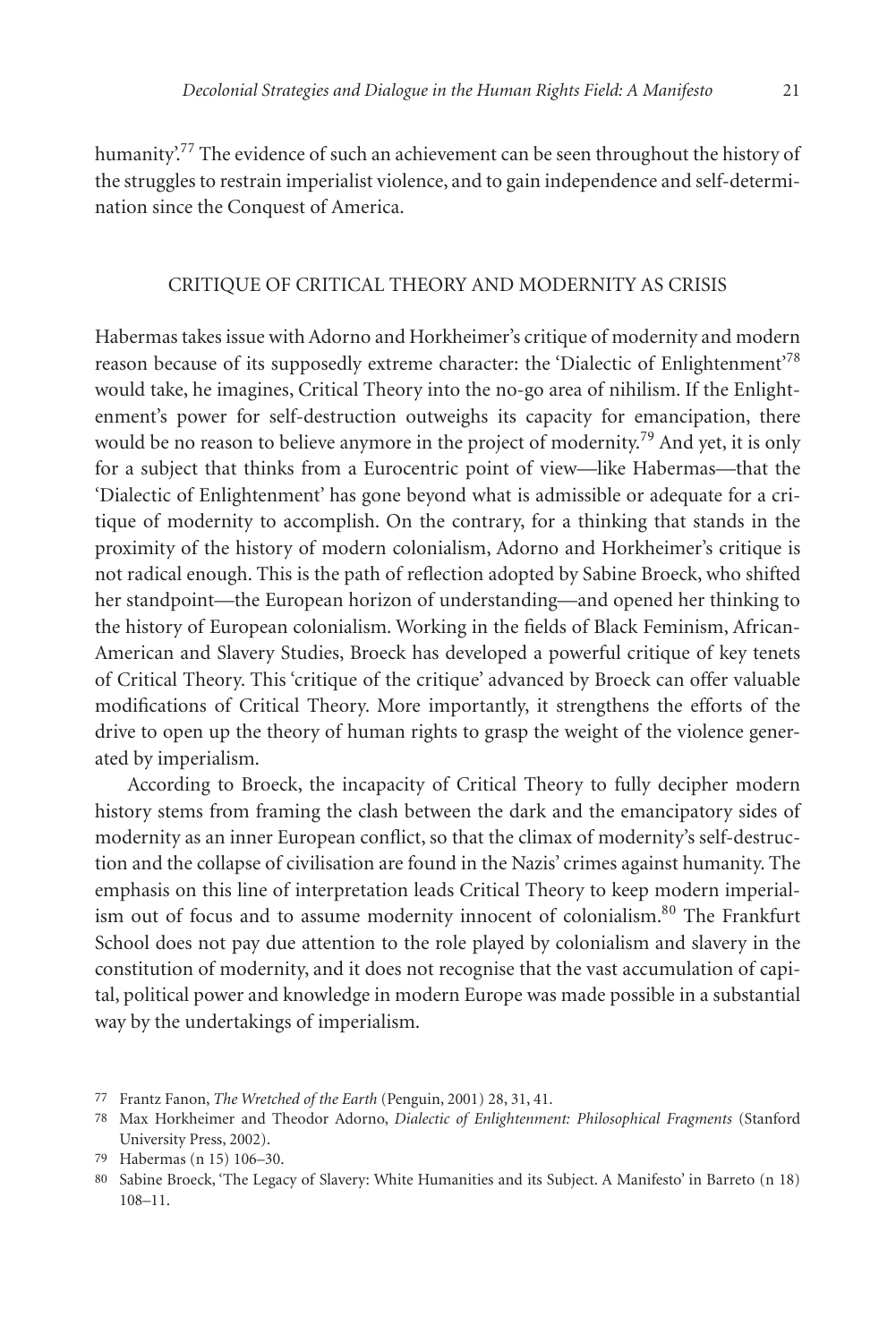Critical Theory, Broeck states, also fails to realise that 'the modern free subject is the result of slave trading and colonialist practices.<sup>81</sup> In this sense, the freedom of the white subject presupposes the non-subjectivity, reification, objectification or abjection of the colonised and the slave. The freedom of the white subject is made possible by the ownership of slaves, which allows for a new definition of 'freedom as ownership' or freedom as negation of freedom, or freedom purchased by slavery. Such a deep gash in the hull of Critical Theory comes as no surprise, as it re-enacts a flaw ingrained in the critical tradition—that of thematising the relationship between master and slave without referring to modern capitalist slavery, ie colonial slavery. Hegel preferred to think of the dialectics of master and slave on the basis of the relation between feudal lords and servants, and the transit to the modern subject. $82$  Marx, equally blinkered, followed Hegel's dialectics in conceptualising the class struggle. These immense gaps in Critical Theory's understanding of modern history lead Broeck to conclude that not only the Frankfurt School, but also Foucaultian critique, Psychoanalysis and Feminism, are all characterised by a theoretical 'narcissism' that has not allowed them to trace a genealogy of the modern subject that includes colonialism and slavery.<sup>83</sup>

On the basis of this diagnosis, Broeck formulates a number of adjustments that Critical Theory needs to perform in order to gain a more encompassing philosophy of modern history. Critical Theory must adopt a *longue durée* historical approach beyond the consequences for civilisation of the Second World War, and widen its field of study as to the defining moments of modernity to include the fifteenth century and the early modern origins of colonialism and slavery. More radically, Broeck challenges critical scholars to read history from the point of view of the colonised or the slave, and to review the self-understanding of Critical Theory—all within the spirit of one of the archetypal capabilities of Critical Theory, that of self-critique.<sup>84</sup>

Indeed, the Frankfurt School's conceptualisation of the crisis of modernity should be radicalised. Adorno and Horkheimer's interpretation requires a sweeping modification so that our understanding of the history of atrocity and human rights in modernity shows due regard to the victims of colonialism. The schizophrenia of Europe in the twentieth century, which evinced expressions of high culture and materialistic progress on the surface but concealed the most depraved savagery in extermination camps, ought now to be understood as present centuries ago. Modern reason and slaughter did not coincide only in Auschwitz. As Europe was giving birth to Humanism and culturally

<sup>81</sup> *Ibid*, 105.

<sup>82</sup> Susan Buck-Morss's hypothesis, according to which Hegel should have, or might have, elaborated his master-slave dialectics bearing in mind the Haitian Revolution, appears farfetched if we take into account his notion of 'world history' from which the US revolution of independence, as well as the wars of independence fought throughout Central and South America in the early 19th century, are excluded. See Susan Buck-Morss, 'Hegel and Haiti' (2000) 26 *Critical Inquiry* 821; Hegel (n 12) 8–79, 79–102.

<sup>83</sup> Broeck (n 80) 106.

<sup>84</sup> *Ibid*, 105, 107, 111–15.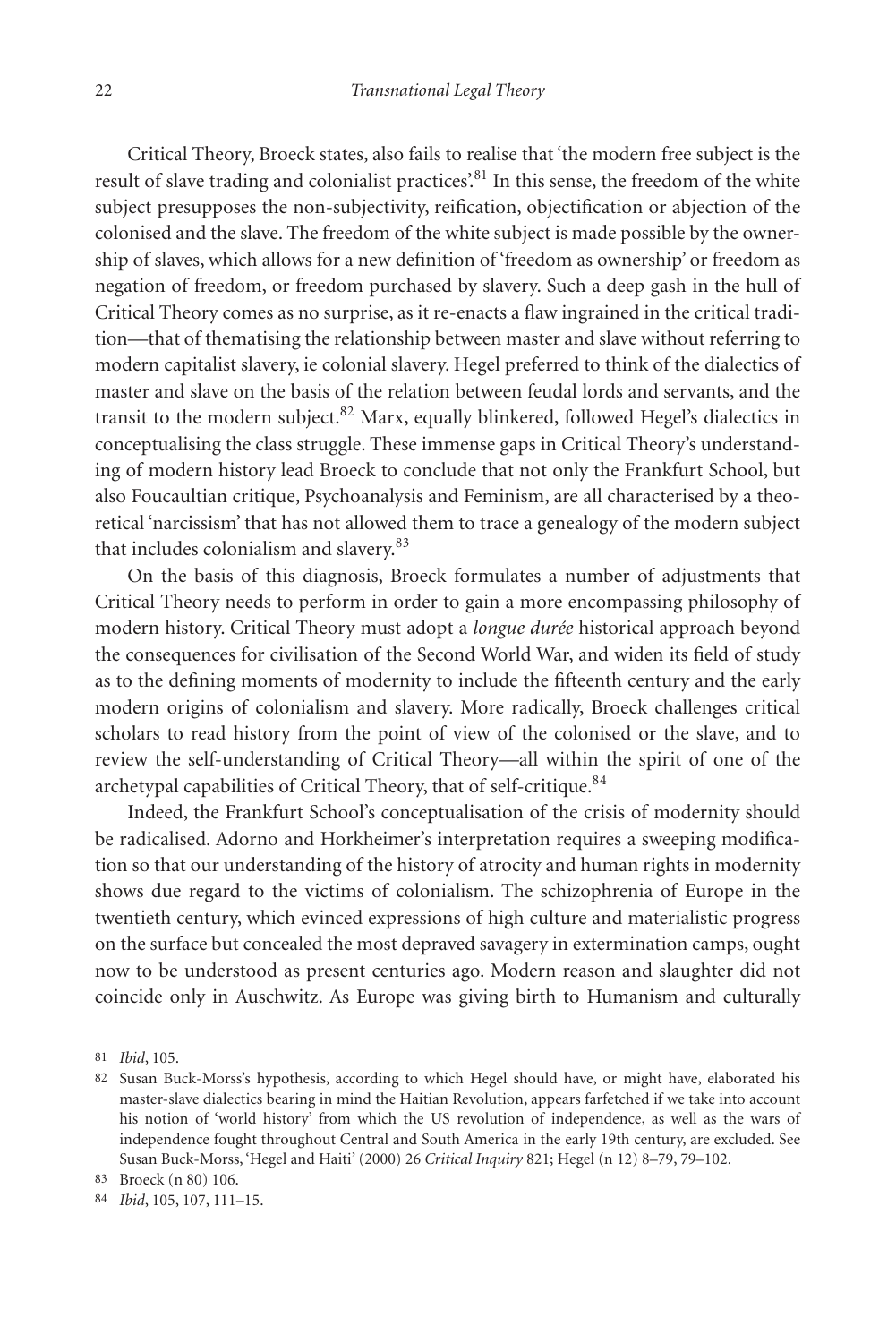efflorescing, it put millions to death in the Americas. Europe's march of progress from its renaissance emergence has cost an ocean of blood. The first modern genocide already had an extreme anti-moral quality such that, at the very moment European civilisation was blossoming, it had already negated itself, collapsed and disintegrated. Modernity was born already in crisis. Modernity is crisis.<sup>85</sup>

#### EMOTIONS, THE ETHICS OF HUMAN RIGHTS AND EMPIRE/SUFFERING

The 'turn to emotions' or the affective turn, an increasingly pervasive feature of our zeitgeist, is compelling legal theory and, in general, the social sciences and the humanities to engage with feelings and the 'global sentiment'. This phenomenon entails both an internal, ie European, and a decolonial critique of rationalism. In the field of human rights, the internal shift can be traced back to the 1993 Oxford Amnesty Lecture given by Richard Rorty with the title 'Human Rights, Rationality and Sentimentality', in which he distanced himself from Kant's transcendental foundation of ethics and rights, and proposed to understand the culture of human rights as one of sympathy and solidarity.<sup>86</sup> According to Woessner, Rorty's critique is heir to Heidegger's portrayal of reason 'as the most stiff-necked adversary of thought'.<sup>87</sup> While Heidegger describes the hardness—the painful tension and the malaise—of rationalism as an enemy of thinking, it is the absence or the repression of emotions that is denounced. We are here in front of another philosophical inversion. The rationalist banishing of emotions and sympathy from truth and ethics is no longer tenable. The opposite is the case: these are times for a 'post-rationalist philosophy'. And when rationalism is put into question, the modern and dominant rationalist discourse in which human rights are framed becomes the object of suspicion too.

Rorty calls us to abandon a certain kind of human rights discourse—that resting on transcendental foundations—and proposes the development of a theory and practice of a cultural politics aimed at strengthening the contemporary human rights tradition. This praxis for human rights is to be carried out by poets, novelists, artists, journalists and all sorts of story tellers who create narratives or chronicles able to elicit identification with strangers or sympathy for the victims of abuse.<sup>88</sup> In the words of Woessner, Rorty's project of the 'sentimental education' of the epoch—that of enhancing the capacity of people for moral feeling—can advance human rights 'whether human rights

85 On the concept of 'modernity as crisis' see Barreto (n 14).

<sup>86</sup> Rorty (n 14).

<sup>87</sup> Martin Heidegger, 'Nietzsche's Word, "God is Dead"' in *The Question Concerning Technology and Other Essays* (Harper & Row, 1977) 112.

<sup>88</sup> On Rorty's conception of human rights see José-Manuel Barreto, 'Rorty and Human Rights: Contingency, Emotions and How to Defend Human Rights Telling Stories' (2011) 7 *Utrecht Law Review* 93, www. utrechtlawreview.org/index.php/ulr/article/viewFile/164/163 (accessed 10 September 2012).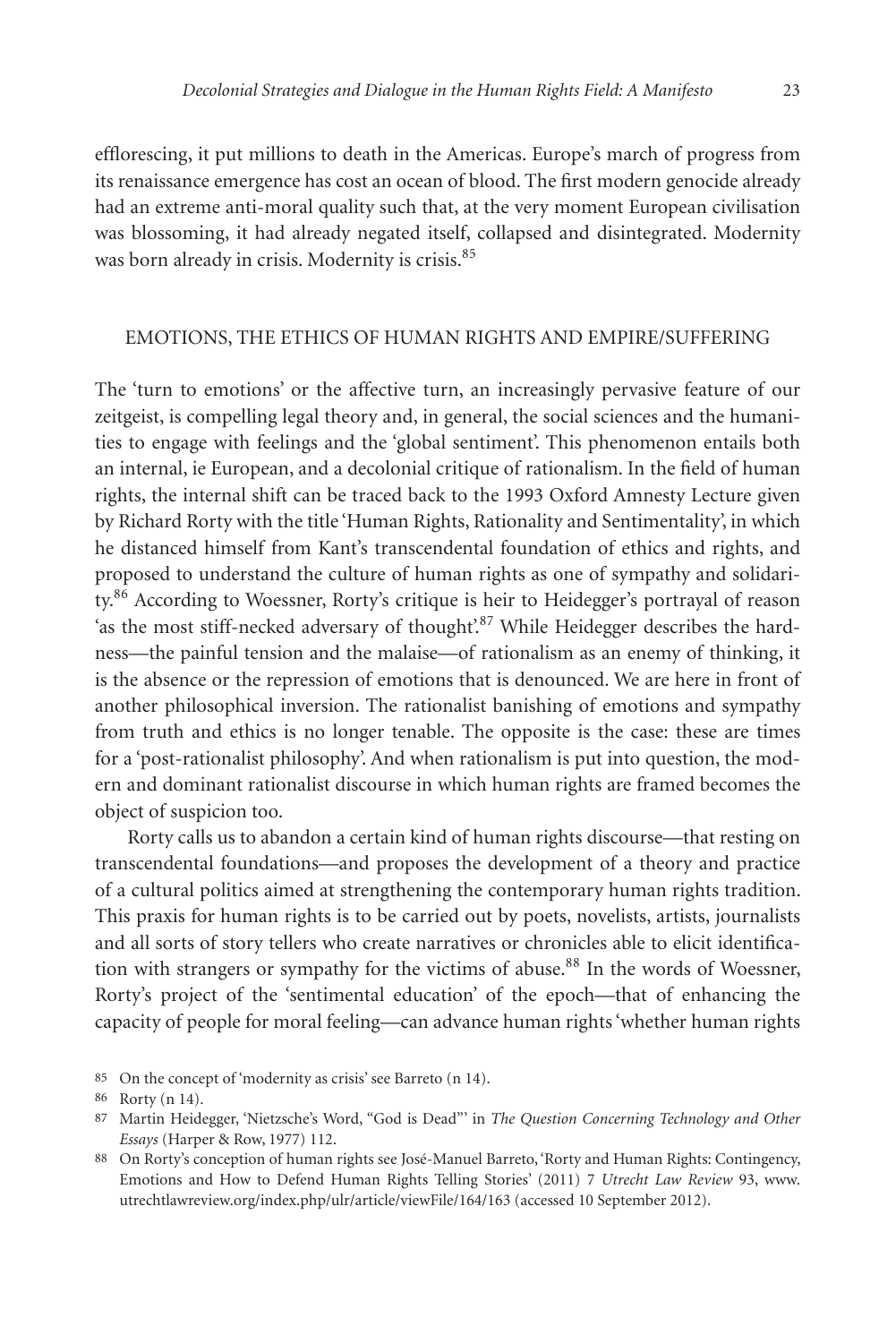were enshrined in local traditions, positivist law, transcendental philosophy, physical sci- $\text{encen}$  or not<sup>'89</sup>

In contrast to both Kant's understanding of the Age of Enlightenment as a process of universalisation of the use of reason and Weber's conception of modernisation as rationalisation of the life world, Rorty poses the idea of the sensibilisation of the age. The motto of our times would not be the Kantian *sapere aude!*, but the injunction 'dare to feel!'. Postmodernity could be defined in this sense as a process of cultivation of a greater capacity in individuals and collectives—societies and the world community—for moral emotions, or as 'the sentimental education of modern culture by the fostering of moral feelings'.<sup>90</sup>

Among the host of elaborations on the relationship between emotions and human rights inspired by Heidegger's critique of rationalism we can also count that of Havel and Patočka, as Woessner has explored.<sup>91</sup> Havel and Patočka's reconstruction of human rights out of a capacity for feeling for others was made in the context of the crude and cruel reality of Stalinist totalitarianism, and as a strategy for resisting and overcoming its dogmatic principles of 'objectivity, historical necessity, technology, system and the apparat'.<sup>92</sup> But the coldness of Leftist totalitarianism is just an exemplar of the coldness that characterises modern reason and political culture, the other exemplars being fascism, capitalism and its conjoined twin, modern imperialism. For Woessner we are facing 'a new understanding of human rights' based on 'irrational ideas' such as empathy, love and 'the solidarity of the shaken'—a political culture in which human rights can breed and thrive. This conception of human rights answers to 'the suffering of the human person', and emanates 'from the heart' and not from the 'unflinching, rationalist universalism of previous human rights discourse.<sup>93</sup>

I now turn to another critique of rationalism from the side of authors wrestling with the legacy of colonialism and with the opinion that emotions entail a setback for emancipation. Discussing the sceptical reception in psychoanalysis to Harriet Beecher Stowe's *Uncle's Tom Cabin,* Paul Gilroy calls for more nuanced reflection on the process of identification with the suffering of victims:

The outright dismissal of any useful outcome from the familiarity with the suffering of others should itself be questioned … There are a number of ways in which strategies premised upon emotional communication, psychological identification, and the formation of moral communities might open up possibilities for change achieved through social and political mobilization … What if Stowe's structure of feeling was instrumental in the formation of a moral collectivity and in wining recognition of the suffering humanity of the slave, whom it was no longer possible to dismiss as a brute?<sup>94</sup>

- 90 Barreto (n 88) 106.
- 91 Woessner (n 18) 88–90.
- 92 Havel, 'Politics and Conscience', quoted in Woessner (n 18) 83.
- 93 Woessner (n 18) 85.
- 94 Gilroy (n 69) 65–66.

<sup>89</sup> Woessner (n 18) 87.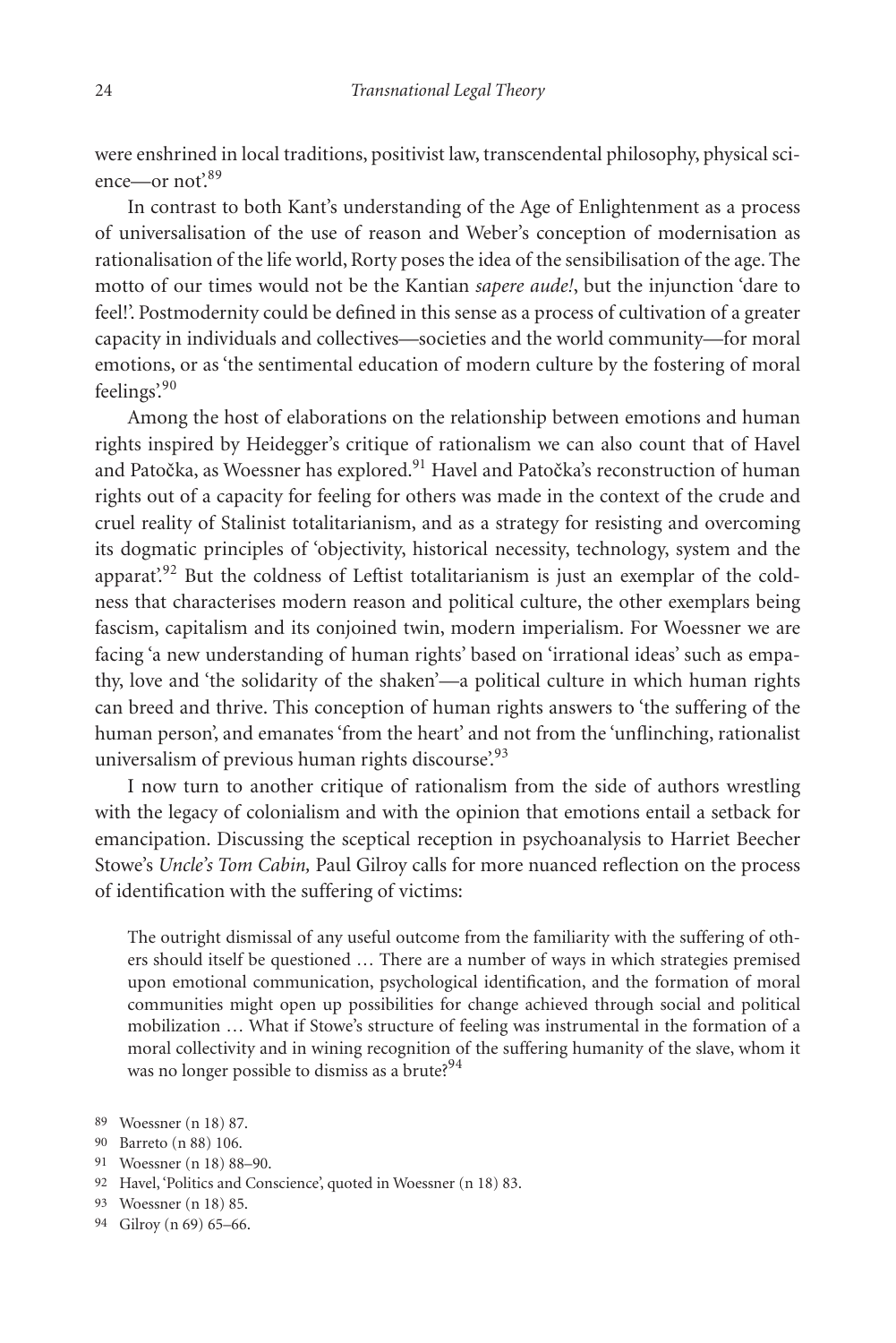Sharing these concerns, Subaltern Studies have elaborated various insights towards establishing a link between colonialism, human rights and feelings. This is the case with Upendra Baxi, whose introduction of 'the language of the violated'95 transforms the nature of human rights discourse. For Baxi, to talk about human rights from the perspective of the victim means speaking about abuses in terms of suffering. This narrative opposes and supplements the rationalist mood of established scholarship. Baxi points to the strange discordance experienced in listening to the voices of sorrow and tragedy against the background of the dry and abstract hegemonic discourse on democracy and human rights theory, which remains 'sanitised' and purged of references to pain.

Adopting the ethos of the language of the violated, Baxi characterises the Third World as 'the suffering humanity'.<sup>96</sup> This notion defines the Third World in terms of the pain it has endured over the centuries as a consequence of imperialism. Suffering becomes in this rights-talk one of the crucial aspects of the history of the Third World, a history of millions of individual lives damaged and destroyed, and a tale of the genocide of entire peoples. This is a suffering that permeates and taints the entire history of continents and our whole era. It is a pain that becomes compounded with the spirit of the times. Speaking about how the twentieth-century history of the European Jews can be summarised in the word Auschwitz, Lyotard has said that 'there is a sort of grief in the Zeitgeist.<sup>97</sup> The agony evoked by the words 'a suffering humanity' is of this quality.

Decolonisation of human rights can also be pursued by thematising concepts that offer the possibility of approaching rights from a non-rationalistic point of view, and that are capable of establishing a significant connection between the violence of imperialism and suffering. Such an association can be explored in the concept of 'empire/ suffering'. The exercise of imperial power has resulted in multitudinous individual, and in this sense, unique experiences of pain, distress, anguish and trauma. From a wider perspective this can be described as harm caused to entire peoples, and as social and global suffering. There is an immediate and inexorable link between the power of empire and the suffering of the colonised. The development of the concept of empire/suffering can benefit from revisiting Foucault's dyad 'power/knowledge', focusing on its idiosyncratic structure. There exists a causal relation between power and knowledge: 'There is no power relation without the correlative constitution of a field of knowledge, nor any knowledge that does not presuppose and constitute at the same time power relations.'<sup>98</sup> The counter-intuitive notion according to which knowledge is always the product of the operation of power is 'paraphrased' here by the notion of empire/suffering, which encapsulates the all too obvious but neglected historical fact that the deployment of colonial violence was and continues to be followed by pain and anguish in the bodies

<sup>95</sup> Baxi (n 20) 126.

<sup>96</sup> Upendra Baxi, 'Global Justice and the Failure of Deliberative Democracy' in Enwezor *et al* (n 13) 113–14.

<sup>97</sup> Jean-Francois Lyotard, *The Postmodern Explained: Correspondence, 1982–1985* (University of Minnesota Press, 1997) 78.

<sup>98</sup> Michel Foucault, *Discipline and Punish: The Birth of the Prison* (Pantheon, 1979) 27.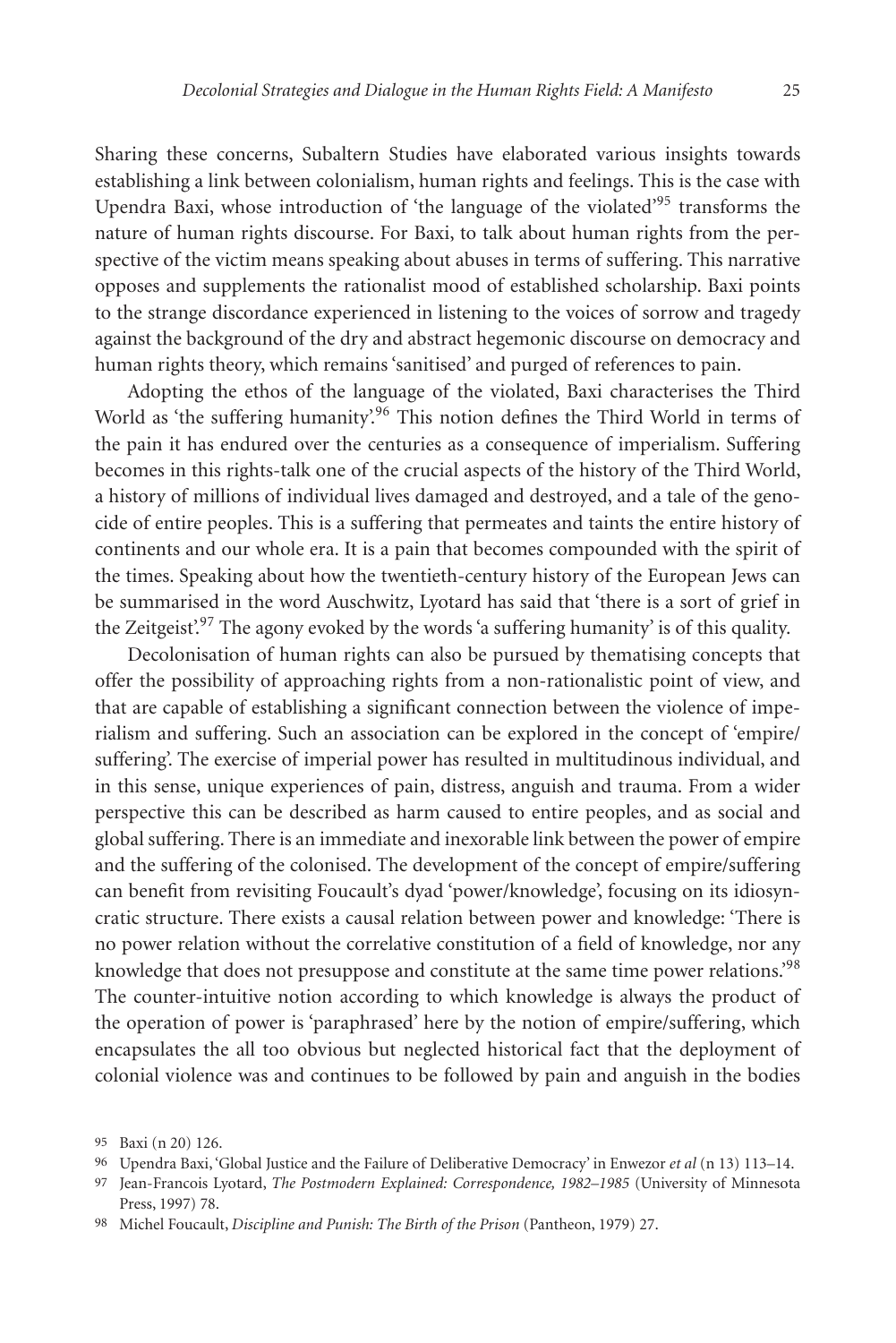and minds of the victims of imperialism. In every deployment of imperial power there has been, as an unavoidable consequence, a causation of suffering. Empire and suffering are inextricably and necessarily linked. Empire/suffering does not enshrine another modern binary opposition; rather it highlights an amalgam of two inseparable sides: suffering is a potency residing in imperial power, and the consequence of the materialisation of power. In the context of modern colonialism this translates into the cruelty of empires which may extend as far as exterminating their victims *en masse*, and into the suffering of the colonised.

#### CRITICAL DIALOGUE

A historiography of human rights that claims to bear witness to the struggles for human rights and to the contributions to human rights theory made by the colonised asserts the existence of a history of human rights in the geography of the colonial world. It also looks for recognition of Third World theory as a valid interlocutor in any conversation about rights—not simply as a listener without a voice, or a ventriloquist's dummy. If human rights are not a 'gift of the West to the rest' it is possible to see that they are an endowment of the Non-West to the world as well.

Above all, this is not to suggest that the European legacy should be abandoned or rejected. On the contrary, it calls for the Eurocentric understanding of rights to escape its monologue, and to enter into a dialogue with other visions of rights. A Third World human rights theory operates in a dialogic epistemological ethos that seeks to replace the European monologist self-centred culture. This is a call for an exchange of ideas in which the status of the interlocutors and the terms of the conversation are transformed by a new geography of knowledge in which all those involved come from different provinces of the world. The hermeneutics of provincialising human rights leads to a dialogue between local conceptions, both those coming from what was the centre, as well as those emerging from places that customarily had been reckoned to occupy the margins.

As interpreted by Woessner, Chakrabarty's and Fanon's idea of an 'anti-colonial humanism' is 'a new humanism that keeps the universal and the particular always and everywhere in dialogue with each other'.<sup>99</sup> The universal mentioned here is rather unique: it is a particular disguised as a universal, or that calls itself universal—the basic epistemological and power-seeking deception of European thinking. Above all, European philosophy and the European conception of human rights form part of the utopian thinking that can contribute both to resisting and reversing the deeds of imperialism and to creating a new 'human being', a 'new society', and a 'new world'.100 A Third World

<sup>99</sup> Woessner (n 18) 96.

<sup>100</sup> In addition to the possibility of taking the capacity for critique of Western thinking, including Marxism, to oppose colonialism, there are other thinkers who offer specifically targeted attacks on modern imperialism.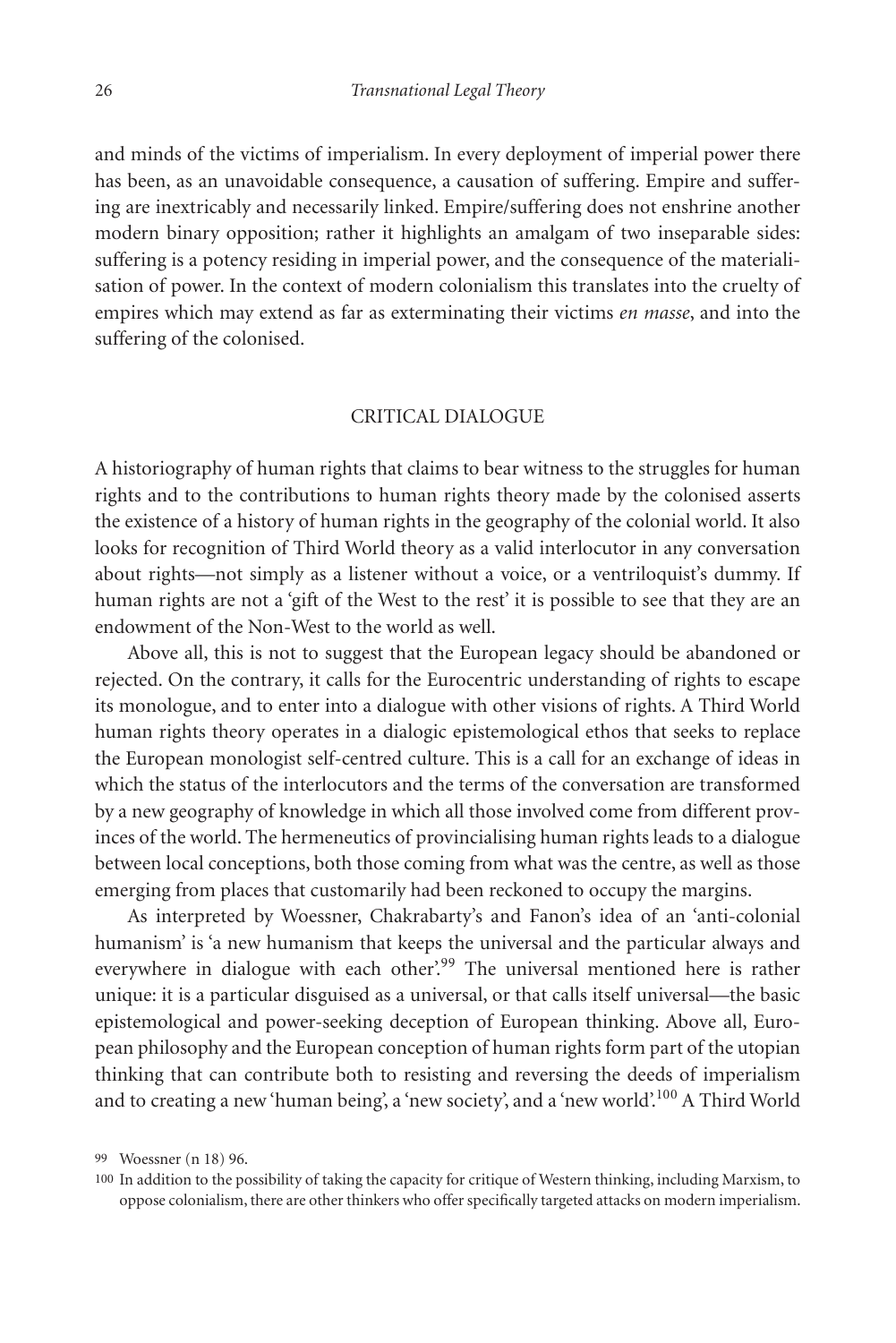theory of human rights—an exemplar of anti-colonial humanism—cannot avoid counting among its sources the European humanist tradition.

Paraphrasing Chakrabarty, as quoted by Woessner,<sup>101</sup> Eurocentric human rights theory is 'at once indispensable and inadequate' and it must be 'renewed from and for the margins'. The European tradition must sacrifice its presumption of centrality and enter into a critical dialogue with those outside Europe in order to rid itself of its destructive core, and to actualise its emancipatory potential for the victims of power both in the centre and in the colonised world. The partiality and bias of Eurocentrism can be left behind by engaging with visions coming from the borders. In this way a cooperative spirit can be mobilised to deal with questions of global justice. In this sense, Woessner puts forward the idea that it is 'between the global north and the global south where the utopia—the no-place—of human rights is to be found', and that to provincialise human rights is 'to struggle to hold in a permanent state of tension a dialogue between two contradictory points of view'.<sup>102</sup>

A similar dialogical stance has been adopted by Decolonial Theory. If, as Quijano maintains, the specific European *weltanschauung* cannot have universal validity, then the only possible way in which universal knowledge can be arrived at is through 'epistemological decolonization … to clear the way for new intercultural communication; for interchanging experiences and meaning as a basis of another rationality which may legitimately pretend to some universality.<sup>103</sup> But dialogue is not only the ethos and teleology of the decolonisation of knowledge. It is a political quest too: a world-creating hermeneutics and practice, and a path towards a new theory and practice of human rights and global justice. This is evident in the notion of 'transmodernity', an idea formulated by Enrique Dussel in order to move beyond 'postmodern' theory—a critical perspective that aims at transcending modernity from within and that, in doing so, remains a Eurocentric critique of modernity. According to Dussel, in transmodernity:

both modernity and its negated alterity (the victims) co-realize themselves in a process of mutual creative fertilization. Trans-modernity (as a project of political, economic, ecological, erotic, pedagogical and religious liberation) is the co-realization of that which is impossible for modernity to accomplish by itself: that is of an *incorporative* solidarity that I have called analectic between centre/periphery, man/woman, different races, different ethnic groups, different classes, civilization/nature, Western culture/Third World cultures, et cetera.<sup>104</sup>

On Diderot, Kant and Herder's contribution see Sankar Muthu, *Enlightenment against Empire* (Princeton University Press, 2003).

101 Woessner (n 18) 93.

- 103 Anibal Quijano, quoted in Walter Mignolo, 'The Historical Foundation of Modernity/Coloniality and the Emergence of Decolonial Thinking' in Sara Castro-Klaren (ed), *A Companion to Latin American Literature and Culture* (Blackwell, 2008) 27.
- 104 Enrique Dussel, 'Eurocentrism and Modernity' (1993) 20 *Boundary 2* 76. Dussel himself has been eager to engage in a longstanding philosophical dialogue with Apel, Taylor, Rorty, Vattimo and Ricoeur. See Enrique

<sup>102</sup> *Ibid*, 94.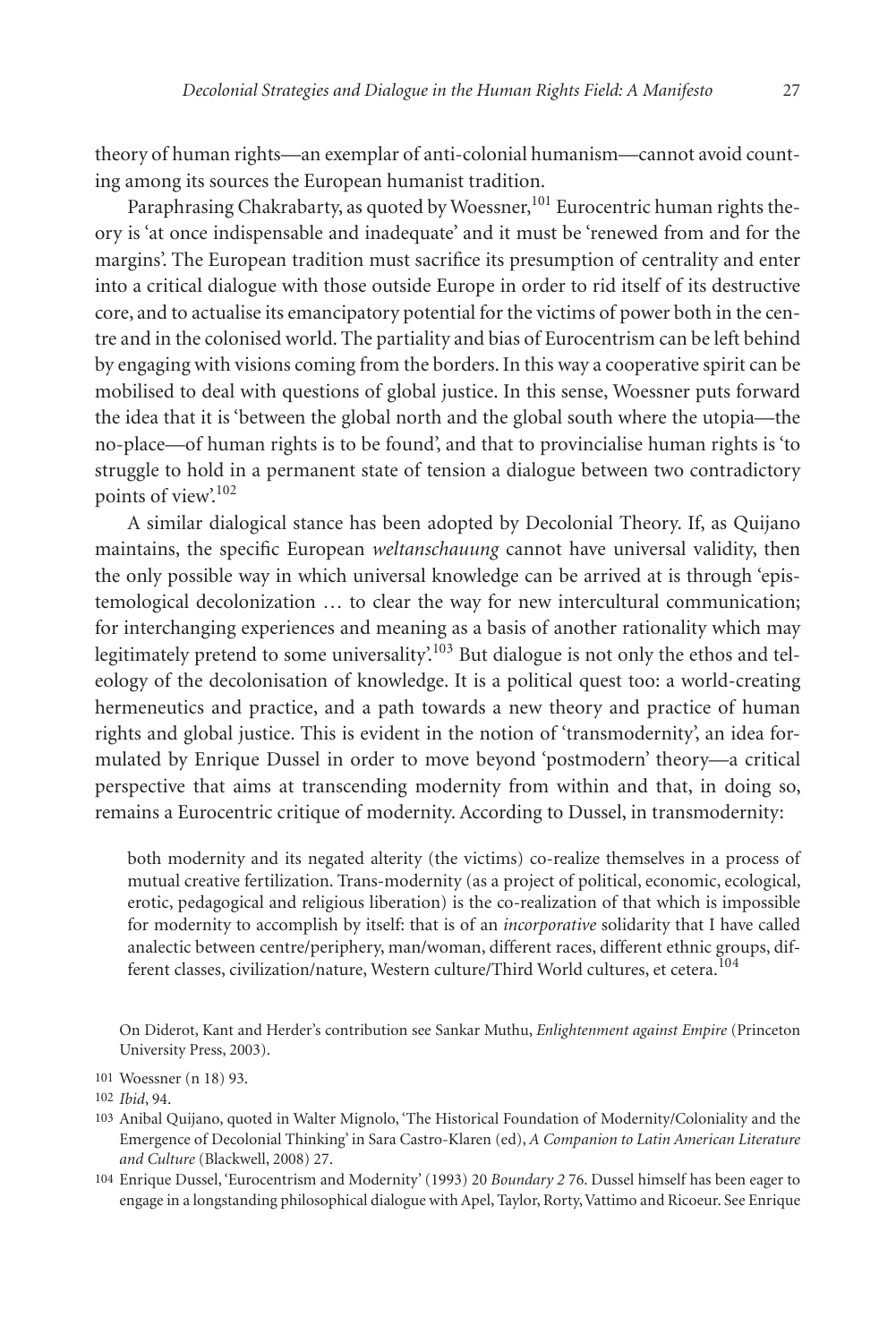A dialogue on human rights can be undertaken between diverse conceptions and from distant geopolitical loci of enunciation, but also between different rationalities. Within the Western philosophical tradition, we can pinpoint the exchange between analytical thinking and hermeneutics as exemplified in the famous Habermas-Gadamer debate, or imagine a dialogue between Marx's materialism and Heidegger's ontology as suggested by Chakrabarty. A dialogue can also be enacted between European and decolonial critiques of reason, on the one hand, and rationalist theories of human rights on the other, all of which can take us to the elaboration of a new understanding of human rights. In this regard, the following comment of Woessner's is germane:

If a connection can be made between the sort of internalist critiques of Western rationalism that we find in Malik, Havel and Rorty, on the one hand, and more recent postcolonial writings from the margins of the West, on the other, perhaps we might be able to hold open, if only temporarily, a fertile space for an alternative conception of human rights, one that fosters empathetic solidarity over and above impersonal, bureaucratic rationalism.<sup>105</sup>

And yet a more heterodox path for the dialogical decolonisation of rights will be suggested: Can reason and emotion enter into a rational or reasonable dialogue, or can they enter into a—sentimental—relation so that they can feel for each other? This possibility is just to be mentioned; its elaboration and justification will not be undertaken here. In the meantime, let's state that there is a substantial claim in this call for rational and sentimental dialogue, and it has to do again with the decolonial *telos.* Were we to remain within a mere rationalist approach to rights or, taking the opposite stance, restricted to a sentimental comprehension of human rights, we would stick with the modern and colonialist separation of heart and mind. As quoted by Woessner, Chakrabarty has pointed out that the 'strong split between emotion and reason' is in itself constitutive of colonialism $106$ 

Dussel, *The Underside of Modernity: Apel, Ricoeur, Rorty, Taylor and the Philosophy of Liberation*, Eduardo Mendieta (trans and ed) (Humanities Press, 1993). The inclination for dialogue is not only a Postcolonial and Decolonial enterprise. Characterising modern knowledge and modern law as two cases par excellence of Northern Abyssal thinking—a type of thought that establishes radical distinctions between concepts, creates hierarchies, negates subalternised knowledges and monopolises 'truth'—Santos similarly proposes an epistemology of the South or ecologies of knowledge in which, after decentring hegemonic thinking and adopting the perspective of the Global South, dialogue between Western and Non-Western knowledge leads to mutual enrichment. Boaventura de Sousa Santos, 'Beyond Abyssal Thinking: From Global Lines to Ecologies of Knowledge' (2007) 1 *Review* 45. As understood by Twining, a cosmopolitan jurisprudence can only be constructed on the basis of a dialogical dynamic (see above). It is also one of the tenets of the internal critique of European thought, as in the case of Thomas McCarthy who, as quoted by Woessner, argues that there is no need to abandon the 'universal' discourses of human rights, but that they should enter into a dialogical relation with the 'barbarian' voices coming from the borders. Woessner (n 18) 93.

105 Woessner (n 18) 89.

106 *Ibid*, 94.